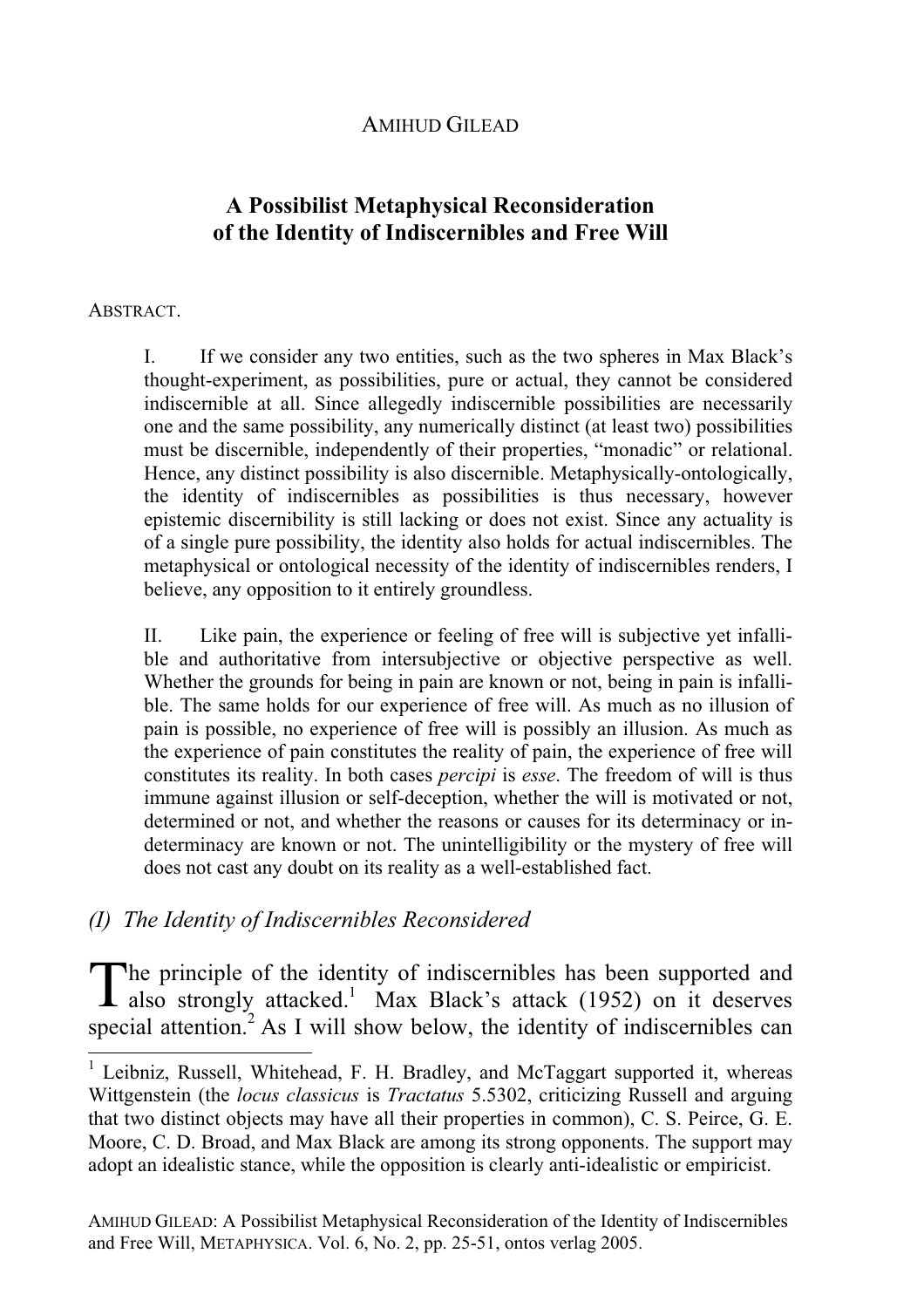be secured on a metaphysical basis regardless of any form of the principle of sufficient reason or any other Leibnizian consideration.

 Black suggests the following counter-example to the identity of indiscernibles:

Isn't it logically possible that the universe should have contained nothing but two exactly similar spheres? ... every quality and relational characteristic of the one would also be a property of the other. Now if what I am describing is logically possible, it is not impossible for two things to have all their properties in common. This seems to me to *refute* the Principle. (ibid., p. 156)

This counter-example consists of a possible world ("universe") in which no observer is present and exact duplicates, exactly similar objects, identical twins, and the like, all of which are indiscernible but not identical, may exist (ibid., pp. 160-62). I will show why on metaphysical-possibilist grounds no such possible world could exist.<sup>3</sup> Thus, independently of the question of common properties, relational or not, of bundles of properties as universals, or of "predicative functions" (the term that Russell and Whitehead's theory of types employs), I will show why indiscernibles (or indistinguishables) that are not identical are metaphysically impossible. Even if Black's aforementioned possible world is logically possible, it is nonetheless metaphysically or ontologically impossible.

 Let us begin with the definitions of some terms that I will use in this paper. Regardless or independently of any actuality or actualization, all possibilities are pure. By "possibilities" I have no possible worlds in mind but individual possibilities (or possible individuals) instead. My possibilist stance is entirely independent of any conception or semantics of possible worlds. Possibilism is an ontological or metaphysical view according to which pure possibilities do exist. In contrast, actualism is the view that only actualities exist, and possibilities are merely the ways in which such

 $\overline{a}$ 

 $2$  Black's arguments have been discussed by Hacking (1975), Adams (1979), Casullo (1982), Denkel (1991), Landini and Foster (1991), French (1995), Cross (1995), O'Leary-Hawthorne (1995), Vallicella (1997), Zimmerman (1998), and Rodriguez-Pereyra (2004). Nevertheless, there is still room enough for alternative treatments of it on quite different grounds (especially different from those of fictionalism, the bundle theory, or haecceitism).

<sup>&</sup>lt;sup>3</sup> The possibilist metaphysics to which I refer in this paper is entitled "panenmentalism." I introduced it in Gilead, 1999 and elaborated it in Gilead, 2003.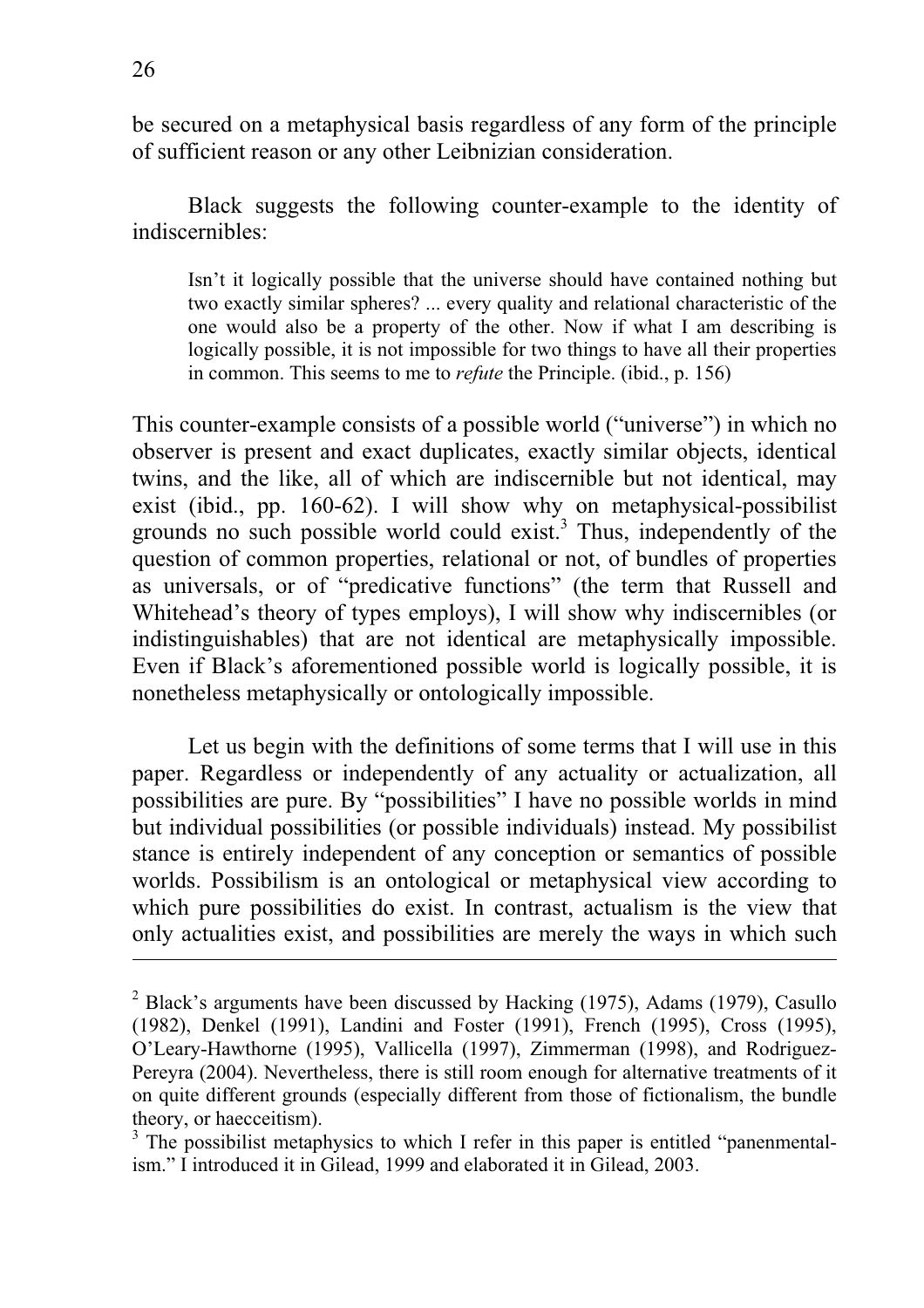actualities might have existed. Possible worlds have been considered among such ways. Hence, actualism is compatible with some conceptions of possible worlds but not with any ontological standing of pure possibilities (possibilities *de re*). When we apply "existence" to pure possibilities, the term serves us in a non-actualist sense. Since pure possibilities are individuals and not universals or bundles of universals, there are no instances of them. Against many current views (such as Rescher's 1999 and 2003), we are capable of identifying and quantifying or enumerating individual pure possibilities (Williamson 1998, 1999, and 2000, discussing individual "mere" or "bare" possibilities; Gilead, 2004b). Furthermore, we can rely upon individual pure possibilities as the identities of actualities. If each actuality is an actualization of an individual pure possibility and of no other possibility, the pure possibility serves as the identity of the actuality in question. As pure, such possibility-identity is not spatiotemporally or causally conditioned, whereas any actuality is inescapably so conditioned. Actualities are accessible by empirical means, whereas pure possibilities—logical, mathematical, metaphysical, or otherwise—are accessible to our thinking and imagination. As thus accessible, pure possibilities are discoverable as much as actualities are (think of the discoveries of mathematical or logical possibilities, which are not empirical at all), but this must remain beyond the present paper (see Gilead, 2004b). As I will argue below, when it comes to individual possibilities, any distinction makes a qualitative difference.

 To return to Black's thought-experiment, first we need a criterion of identification to denote or name something. To defend the principle of the identity of indiscernibles, I assume a criterion of identification of pure possibilities that does not rely upon relational properties and spatiotemporal distinctions. Were such properties and distinctions inescapably required to establish the principle, Black's view would have appeared to be more sound. Is Black right in stating that mere thinking is not enough to identify or name a thing (ibid., p. 157)? Black assumes that to identify or name anything we need a denotation of an actual object or a unique description of it (ibid.). Such need not be the case at all. Think, for instance, of eka-elements in the periodic table. Each such element is not actual but is a predicted pure possibility (Gilead, 2003, pp. 65-70). Many mathematical theories, let alone all the pure possibilities which they comprise, were discovered only by creative thinking or imagination, while identifying, naming, and describing any of these possibilities have been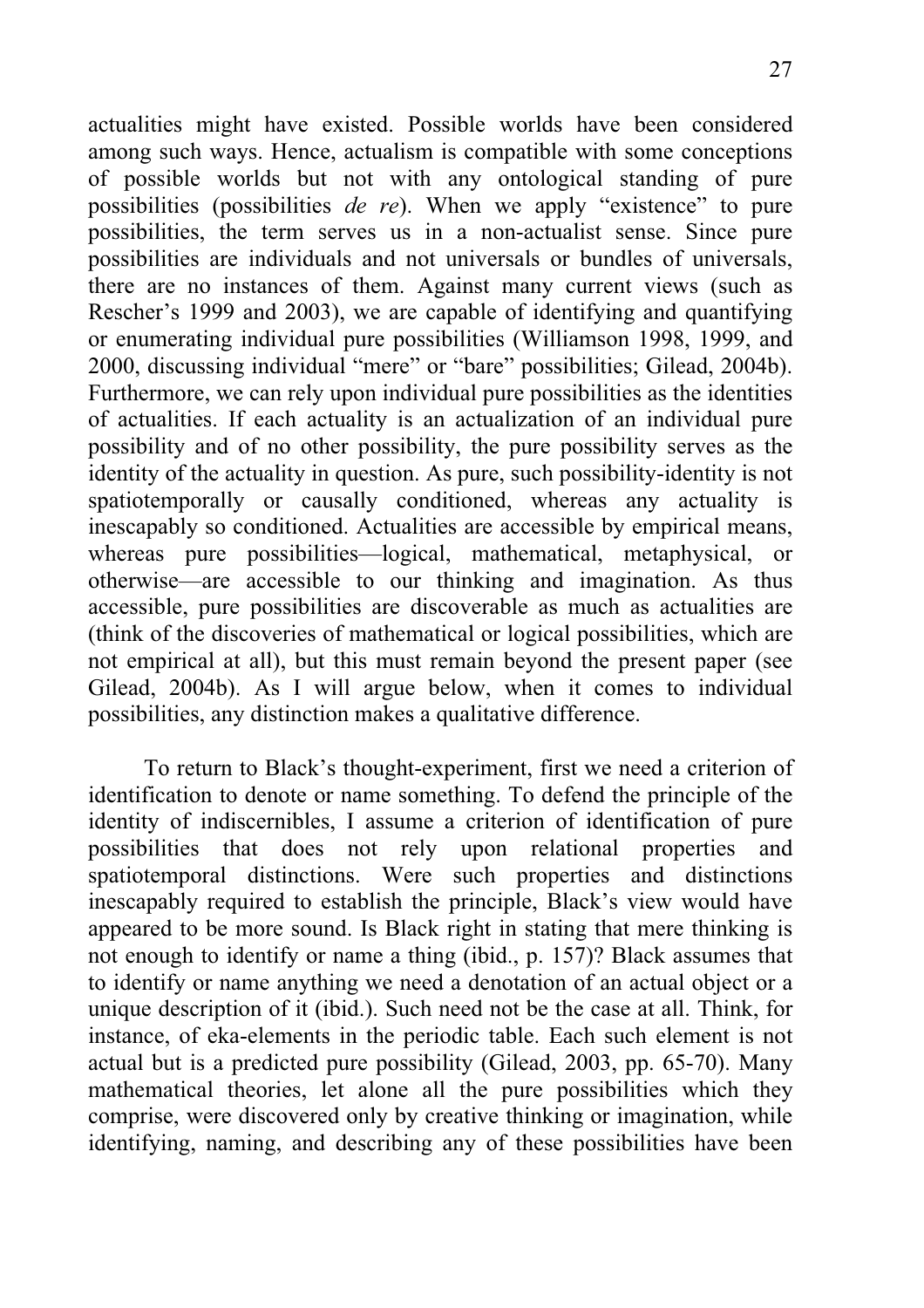quite practical with no recourse to actualities. Indeed, to discover, refer to, identify, or name pure possibilities, thinking or imagination is more than enough. We are certainly capable of denoting pure possibilities, each of which is uniquely describable, for, as I will argue below, no two pure possibilities can be indiscernible. Second, pure possibilities-identities are necessary for identifying, denoting, searching for, detecting, and describing the relevant actualities, although we also need empirical means to do so.

 There are two ways to interpret Black's thought-experiment, which is a counter-example to the principle of the identity of indiscernibles. First, the two spheres are merely pure possibilities.<sup>4</sup> Second, the two spheres are actualities. In the second case, they must be subject to spatiotemporal and causal conditions, as no actuality is exempt from them. In the first case, they are exempt from such conditions altogether, for no pure possibility can be subjected to them. In both cases, the spheres are possible, for any actual thing is possible too. This means that in both cases we have two possible spheres with the following difference: in the first case, the possibilities in question are pure, whereas in the second—they are actual.

 What is precisely the distinction between *b* as a pure possibility and *b* as an actual possibility? The pure possibility in question comprises all the pure possibilities that are open to *b* under one and the same identity, whereas *b* as an actual possibility comprises only some of them, namely, only those that have been actualized. The actualization of any of these possibilities does not change the pure possibility-identity of *b*, which is one and the same possibility despite any change that *b* as an actuality may undergo. For instance, James Joyce could have not written *Finnegans Wake* and yet he would have been the same James Joyce under one and the same pure possibility-identity (namely, the only possible author of *Dubliners*, *Ulysses, Finnegan Wake*, *or* other masterpieces). Note that *b* as an actual possibility and *b* as an actuality are one and the same *b*, both comprised in one and the same pure possibility-identity. All these distinctions are within one and the same pure possibility-identity, which

-

<sup>&</sup>lt;sup>4</sup> Pure possibilities are exempt from any spatiotemporality. Can a sphere as a pure possibility be exempt from space? Yes, it can. Think of any figure, such as sphere, in the analytical geometry, which transforms any spatial distinction to algebraic properties. In Kantian terms, even algebraic properties are subject to temporality, since the arithmetic series is subject to it. But my view is by no means Kantian, especially concerning spatiotemporality and the identity of indiscernibles. As a result, as pure possibilities, the two spheres are entirely exempt from spatiotemporality.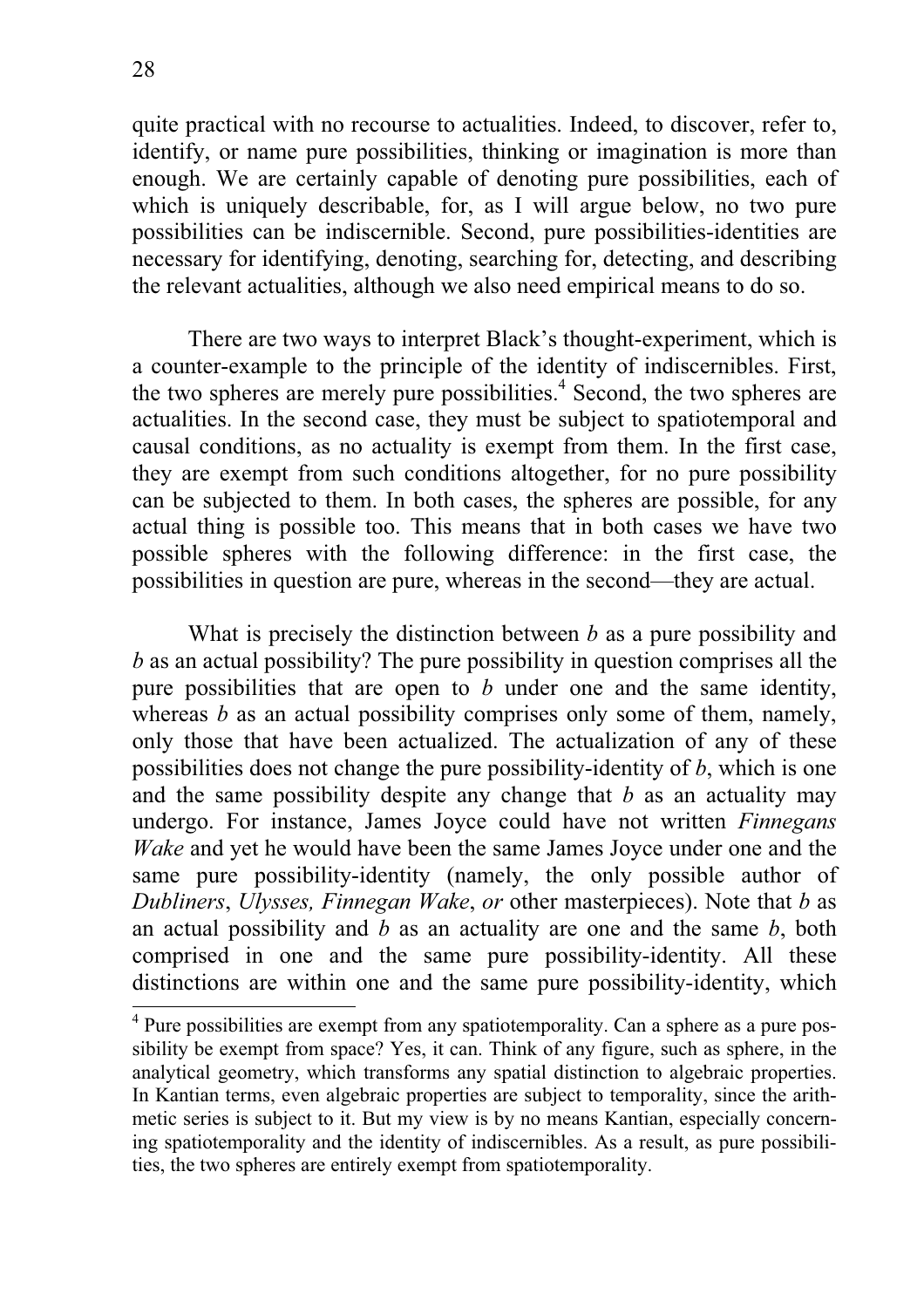does not render it into separate individuals. In other words, *b* as actual and changeable or *b* as an actual possibility, which is neither changeable nor spatiotemporally and causally conditioned, takes part in one and the same pure possibility-identity. As actual, *b* is the spatiotemporally and causally conditioned part of *b* as a pure possibility. No actual individual exhausts all the possibilities that are open to it; it might always have been actually different and yet necessarily remaining one and the same individual under ("comprised in") one and the same pure identity-possibility. This possibilism *de re* requires no transworld identity, possible worlds, possible counterparts, or any haecceity (qualitative or nonqualitative "thisness," such as Adams's), each of which appears to give rise to further problems and vagueness instead of providing us with some clear answers.

 No two pure possibilities might be indiscernible and yet not identical. Independently of any properties, "monadic" or relational, any allegedly "two" indiscernible pure possibilities, discoverable by means of our imagination or thinking, are indeed one and the same possibility. To think about or to imagine two pure possibilities necessarily means to distinguish between them, to discern the one from the other, with no recourse to spatiotemporal distinctions at all. Any pure possibility is exempt from any spatiotemporal or causal conditions. Hence, no pure possibility is spatiotemporally located. If, nevertheless, there are really two of them, they are distinct because they are qualitatively different, not because they are in different places at the same time. They relate one *to* the other because they are different one *from* the other, not the other way round. Since any actuality is of a single pure possibility-identity, necessarily, according to such metaphysics, no indiscernible yet nonidentical pure or actual possibilities exist.

 Could any actualist counter argue that s/he had not the slightest idea of how could one have any access to the pure possibilities-identities of the two exactly similar spheres in one of the above possible interpretations of Black's thought-experiment? No, for all we need is something like such a thought-experiment to have access to the pure possibilities-identities of these two spheres. Indeed, Black unknowingly "provides" these possibilities in his imaginary experiment or logically possible universe, which is not confined to the actual one. All we need is our imagination, within the domain of logical possibilities (as Black assumes on p. 156) or without it, to be acquainted with pure possibilities such as these two. Even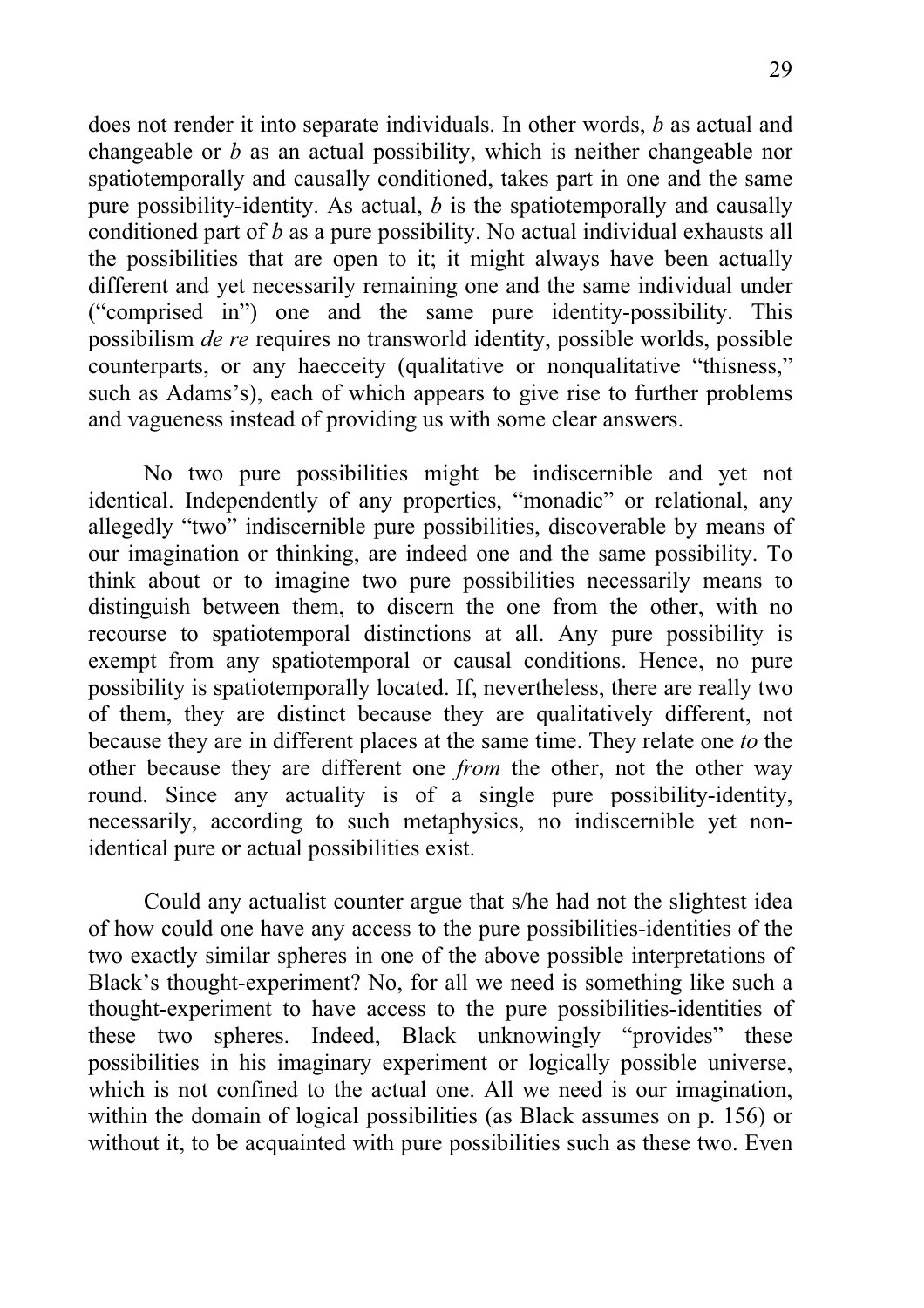if no such spheres existed in our actual universe, Black could suggest his aforementioned thought-experiment because he, like any person who is endowed with imagination, has access to the realm of the purely possible. What makes such an experiment possible is simply our accessibility to that realm by means of our imagination, logic, mathematics, metaphysics, and other ways of thinking, all of which should not be confined to the actual. My interpretation that the two spheres can be either pure possibilities or actualities that actualized these pure possibilities holds true for Black's thought-experiment. Black would certainly agree that no two possibilities whatever can be identical, for "two" identical possibilities are really one and the same possibility.

 The question is: are these two spheres, as pure or actual possibilities alike, not only non-identical but also indiscernible? Like "two" identical possibilities, "two" indiscernible possibilities are simply one and the same. There are not two of them at all. It is easier to realize that in the case of pure possibilities discernibility must be obvious. For in that case we have no recourse to actualities or to any of their conditions or terms. Can you think of, or imagine, two pure possibilities without discerning one from the other? No, since there are no two indiscernible pure possibilities. Indiscernibility of pure possibilities, if possible at all, would necessarily imply that there were no pure possibilities but only one. As far as pure possibilities are concerned, indiscernibility implies identity. If the two aforementioned spheres are pure possibilities, they must be discernible as well as not identical.

 As we shall realize, the same holds true for the two spheres as actual possibilities. As far as actual possibilities are concerned, they too are necessarily discernible as well as not identical. Otherwise, the two spheres, as actual possibilities, would not have been considered two actual possibilities but only one.

 Yet Black could answer back on another basis. He would restate his claim that there is no way of telling the spheres apart (ibid., p. 156), which implies, to return to my view, that even if we have access enough to the pure possibilities-identities of the spheres, how can we ascribe possibility *b*, for instance, to one of the spheres, given that we are entirely incapable of telling the spheres apart? In other words, how can I identify one of the spheres as an actuality of possibility *b* rather than of possibility *c*? In this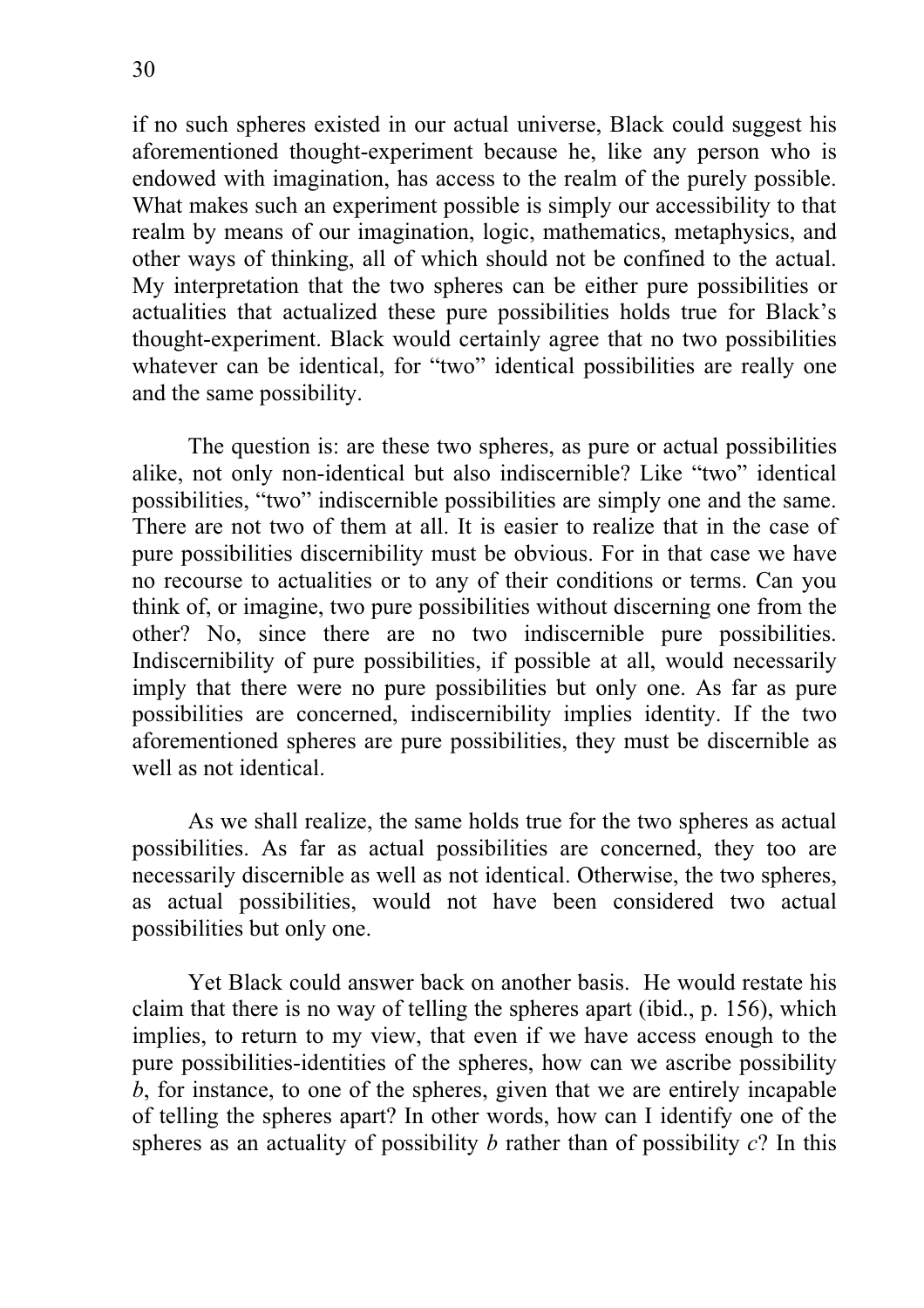case, my accessibility to the pure possibilities-identities of the spheres appears not to be helping me to identify any of the actual spheres. Which is which if there is no difference to tell? Yet this would not help Black at all. For the problem of identification or recognition of actualities is epistemological and empirical, not ontological-metaphysical. We have to distinguish between identity, which is ontic, and identification, which is epistemic. We have also to distinguish between identification of pure possibilities, which requires no empirical means, and that of actualities, which requires such means in addition to the identification of the relevant pure possibilities-identities. Suppose that I cannot know which actual sphere is which, I still know for sure that either sphere must be ontologically-metaphysically discernible, for each is an actuality of a different possibility-identity, whether I can tell the difference between the actual spheres or not.

 If the spheres in question are actual, they must be different one from the other, for no two actualities can be of one and the same pure possibility-identity. Elsewhere I have shown that multiple actualization or "realization" of any pure possibility should be excluded (Gilead, 1999, pp. 10, 28; Gilead, 2003, p. 94). Apart from this, since any actuality is also a possibility (but not the other way round), and since any indiscernible or non-distinct possibilities are identical, and are one and the same possibility, any two—namely, at least numerically distinct—possibilities cannot be identical and are discernible on ontological-metaphysical grounds. The epistemological discernibility must follow the ontological-metaphysical discernibility of possibilities, pure or actual, not the other way round.

 On the grounds of possibilities alone the identity of indiscernibles is metaphysically secured beyond any possible doubt. Even regardless of their properties, "predicative functions," and relationality, absolutely, no two possibilities can be metaphysically indiscernible, otherwise they would have been merely one and the same possibility. Hence, with possibilities, pure or actual, numerical distinctness and qualitative difference are entirely compatible. No spatiotemporality, any other possible principle of individuation, or property is needed for the discernibility of any possibility. No two possibilities can be indiscernible, let alone identical, whatever are their properties, relational or not. The identity of each actuality is necessarily determined by its pure possibility-identity alone. No two actualities can share one and the same possibility-identity.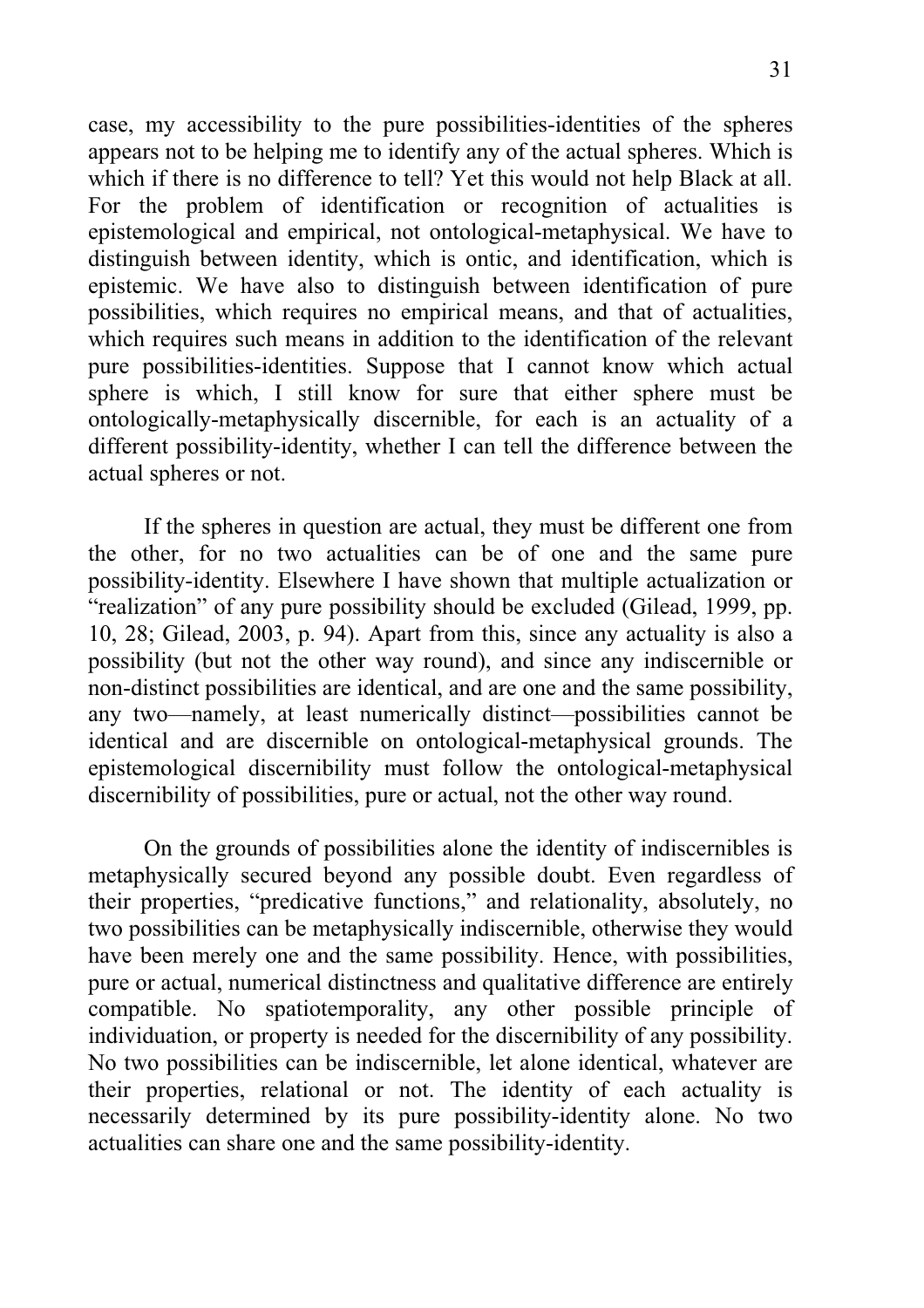Note that my possibilist view does not acknowledge any spatiotemporal principle of individuation. All those classical empiricists or Kant (according to whom space and time are the forms of intuition or the only factors of individuation), who endorse spatiotemporal principle of individuation (*principium individuationis)* challenge the principle of the identity of indiscernibles in general or Leibniz's principle in particular. For they all assume the irreducibility of spatiotemporal differences to more fundamental or "primitive" factors of individuation. In this respect, Kant challenges that principle. According to him, like Locke, indiscernibles all of whose properties are common are not identical, for they exist in different places at the same time. Hence, this is sufficient to make indiscernibles numerically distinct. In contrast, my view, like Leibniz's, is that numerical distinctness of actualities indicates qualitative difference. Since actualities differ qualitatively, they are numerically different, not the other way round.

 Black's possible world in which indiscernibles—duplicated particulars or worlds—are not identical is a narcissistic nightmare: "A kind of cosmic mirror producing real images... except that there wouldn't be any mirror" (ibid., p. 160). For a possible world in which "everything that happened at any place would be exactly duplicated at a place an equal distance on the opposite side of the center of symmetry" (ibid., p. 161) is a world in which no difference exists between an object and its mirror image. Suppose now that on epistemic grounds we cannot distinguish between two poles of a gravitational or magnetic field, two electrons, and the like (Black's examples on p. 162). If Black's possible world is a cosmic mirror, it is inferior to any world in which mirrors exist and in which we can distinguish between any object and its mirror image. Only due to some brain damage do adults become incapable of distinguishing between themselves and their mirror images or of recognizing such images as theirs. Notwithstanding, suppose that we know for sure that two things (two poles, two electrons, an object and its mirror image, and the like) exist in Black's possible world although there is no way to realize any difference between them, such indiscernibility carries no ontological commitment whatever. All we can say is that we do not detect any difference, which is an epistemological question, but we are absolutely not entitled to conclude that no such difference *exists* at all. Unlike Black's examples, in which the presence of an observer changes the possible universe (ibid., which follows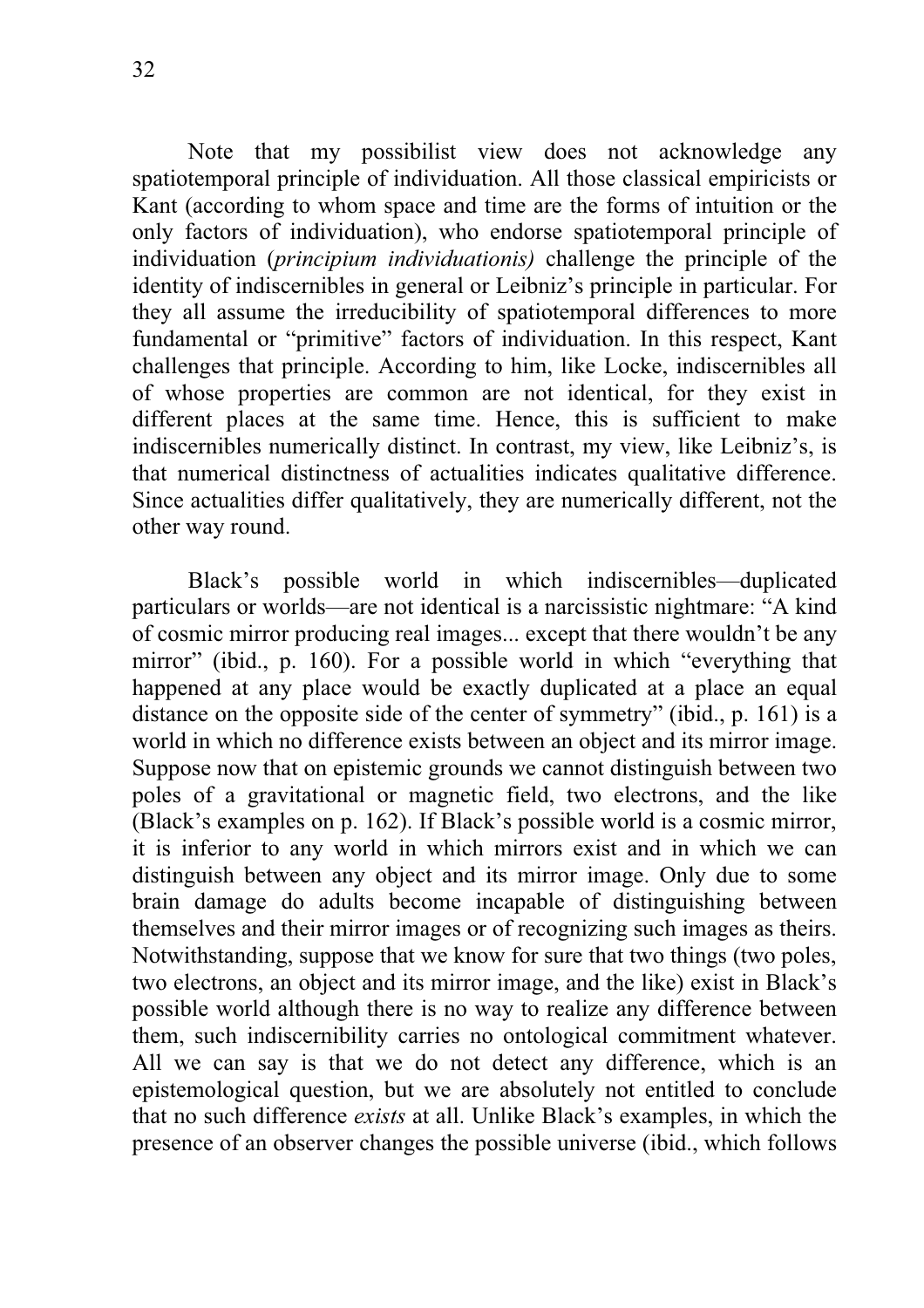quantum mechanics), pure possibilities-identities are discoverable by us yet their existence and the differences they "make" or bear are entirely independent of our knowledge. Think again of eka-elements, mathematical pure possibilities, and the like; these were all discovered, not invented.

 The two exactly similar or duplicated spheres that "exist" in Black's possible world are not identical only because, contrary to his argument, they are discernible. For, first, if they are merely pure possibilities, they are necessarily discernible, as no two ("numerically distinct") pure possibilities can be indiscernible. And, secondly, if the spheres are actual, either must be an actuality of a different pure possibility-identity, no matter what relations, spatiotemporal or otherwise, exist between the spheres or between any of them and any possible observer. Thus, contrary to Black's view (ibid., p. 163), there is always a way in which any thing, purely possible or actual, is different from any other. On these grounds, Black's arguments should not convince the readers at all, contrary to the ending of the article (ibid., p. 163), in which interlocutor *A* in Black's imaginary dialogue declares himself not convinced by *B* (Black)'s argument, while *B* responds, "Well, then, you ought to be" (ibid.). This is an excellent example for an "overwhelming" argument, which *A* is unable to refute and which, yet, is entirely blind to an illuminating insight about the ontological-metaphysical necessity or indispensability of the identity of indiscernibles.<sup>5</sup> I strongly recommend following that insight, which may open one's eyes to realize why that identity is a metaphysical necessity. In this paper I have attempted to support this insight with a possibilist argument.

 But suppose that Black rejects any possibilist view. Suppose that he argues against me that pure possibilities are merely nonsense (or that they are only *de dicto*, never *de re*), that only actual things can exist, and that his possible world or thought-experiment is not about pure possibilities but about actualities in the very actual world in which we live. Nevertheless, I could answer him again that since any actual thing is possible too, and since two possibilities that no difference exists between them are merely one possibility, the identity of indiscernibles is well secured. In other

<sup>&</sup>lt;sup>5</sup> For some other instructive examples of blind arguments versus illuminating insights see Gilead, 2004a.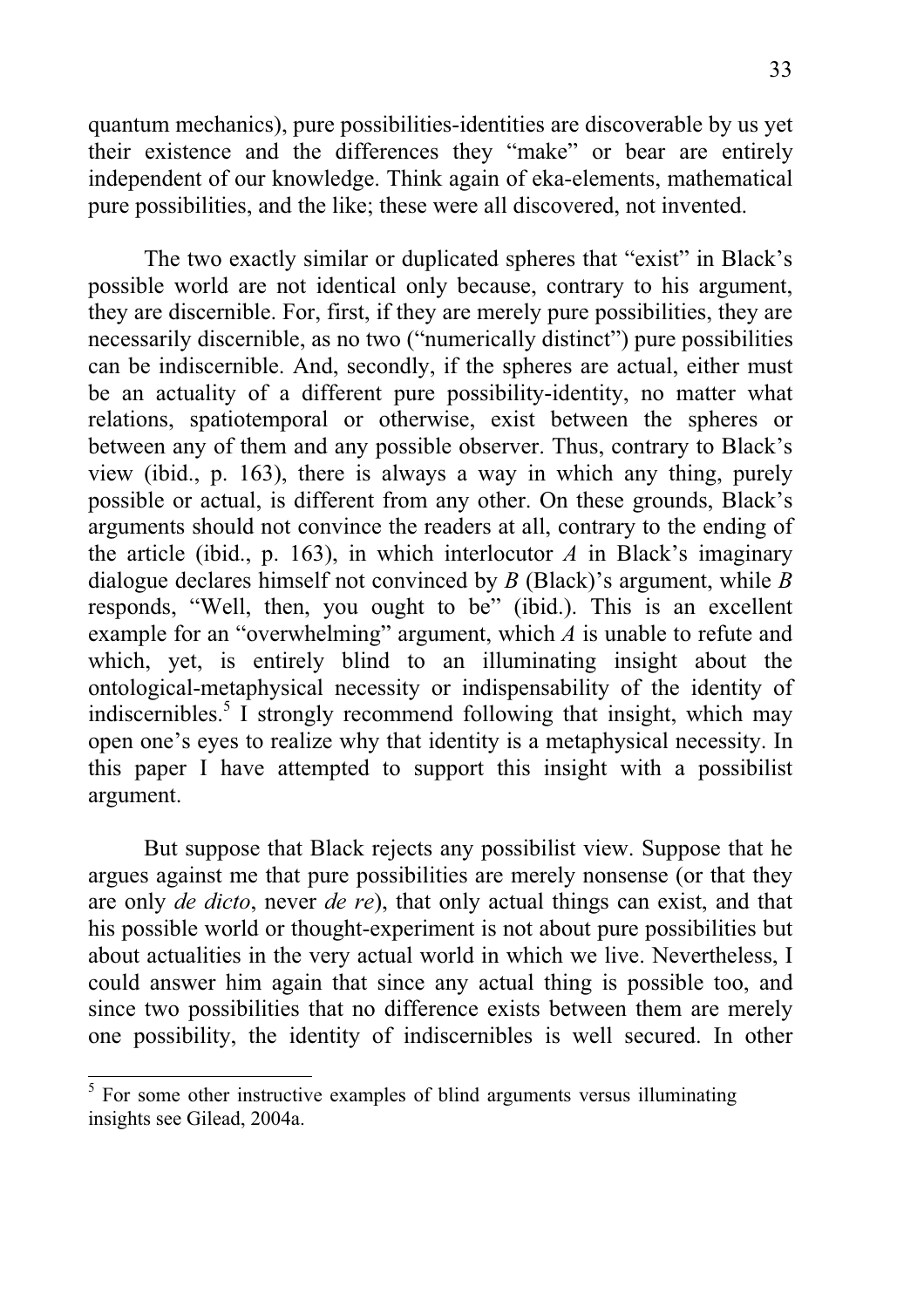words, merely on modal grounds, actualist or otherwise, Black's view against the identity of indiscernibles holds no water. On the other hand, if he will not take modality seriously, and if the possible, pure or actual, implied no ontological commitment whatever, Black could defend his view at some unbearable cost, that is, rendering modality and especially possibility ontologically insignificant.

 To attempt to persuade the actualist who does not accept any possibilist assumption or principle, the argument that the two spheres are actual possibilities should be good enough. If the term "pure possibilitiesidentities" do not make sense for actualists, they, nevertheless, must consider the two spheres either as actual possibilities or as the possible modes ("ways") in which the actual spheres might have existed. In either case, those spheres are possibilities too, and no two indiscernible *possibilities* that are not identical can make sense for actualist or possibilist metaphysicians alike.

 Let us reconsider the case of two actual "indiscernible" spheres from the aspect of spatiotemporality. In Euclidean space the case appears to be to some opponents of the identity of discernibles, from Kant on, that indiscernibles are not identical, for, sharing all their qualities, they are still "spatially dispersed, spatially distant from one another" (Adams, 1979, p. 14), which makes them numerically distinct. Surely, as far as the space in Black's possible world is Euclidean, there are two spheres although no difference between them is discerned. Consider now these two actual spheres as actually possible, namely, as two actual *possibilities*. As possibilities, they are not spatially or temporally dispersed (at most they are spatially or temporally dispers*ible*), for no possibility, pure or actual, is spatially or temporally locatable. As actually possible, the spheres are two, not because they are spatially or temporally dispersed but rather because they are two qualitatively different possibilities and, *hence*, numerically distinct. Temporally dispersed actualities (namely, events) must be first and foremost qualitatively different because their ontological grounds or "primitives"—their possibilities—are qualitatively different. The *possibility* of being spatially or temporally dispersed, which is not spatiotemporally conditioned, is metaphysically prior to any actual spatial or temporal dispersal. In the final account, the pure possibilities-identities, which are absolutely exempt from any spatiotemporality, are the metaphysical-ontological grounds of the qualitative difference as well as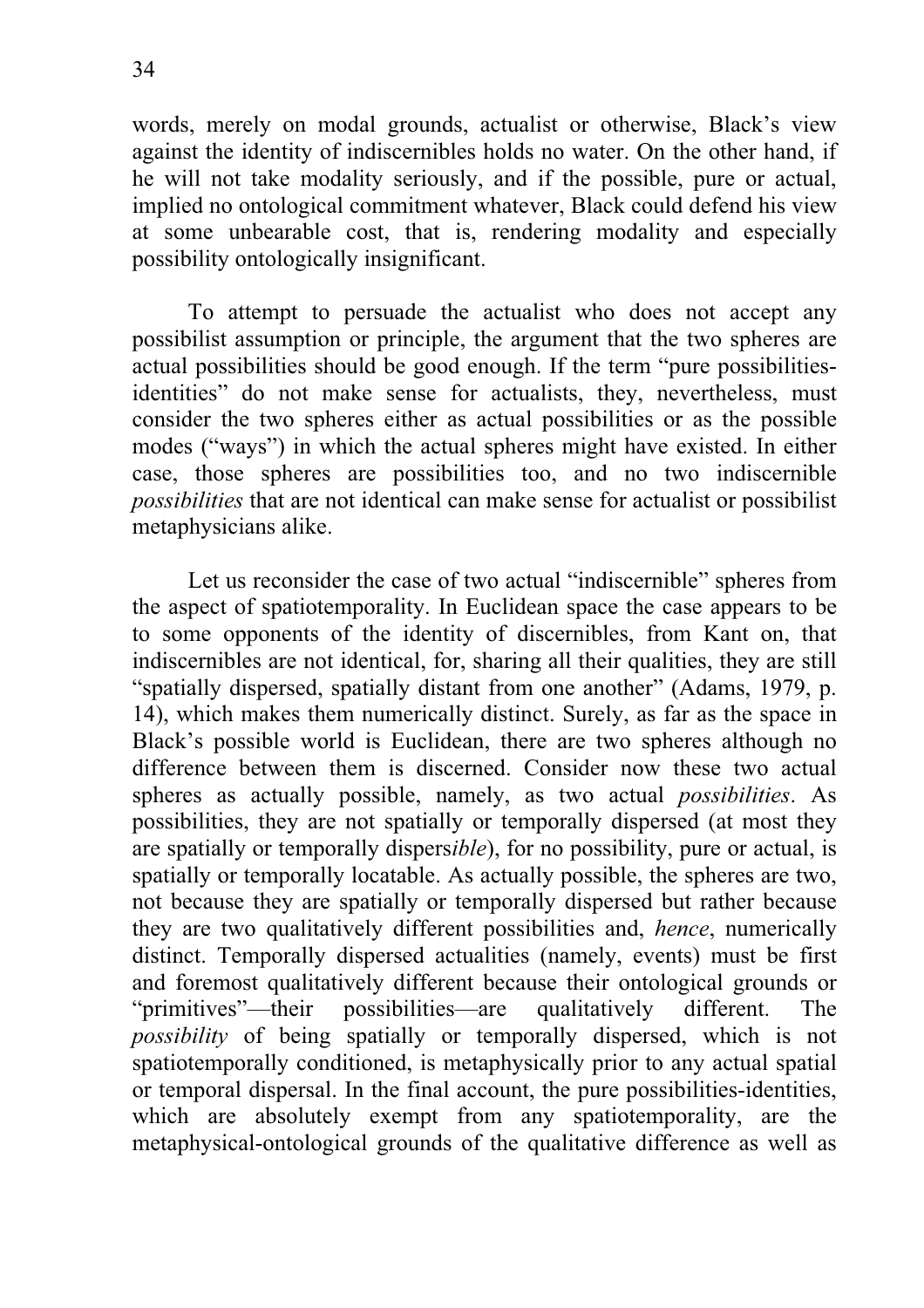the numerical distinctness of any individual actuality. In any case, were the two spheres not actually possible in the first place, they could not be two actual spheres spatially distant from one another. They would have been then one and the same sphere, namely, identical to itself. In this way too the identity of indiscernibles is *necessarily* maintained. Individual distinctness, such as numerical distinctness, is intelligible only dependently of qualitative difference (contrary to Adams, 1979, p. 17). Black's counterexample to the identity of indiscernibles is thus refuted even when actual spheres in Euclidean space are concerned.

 As for a non-Euclidean space or curved time, it has already been shown that on the grounds of spatial or temporal dispersal two indiscernible actualities can be identical.<sup>6</sup> In such space or time, one and the same object may be spatially or temporally distant from itself. Yet, the point is not to show that the identity of indiscernibles is possible but rather that on metaphysical grounds it is necessary, to show that there is no possible single example in which indiscernibles are not identical. Bearing in mind my arguments so far, I have shown that there is no such example and that no such example can be found. As a result, the identity of indiscernibles is necessary, not only possible.

 The apparent advantage of my possibilist treatment of the question of the identity of indiscernibles is, I think, that it equally holds for pure possibilities and actualities and, hence, clearly demonstrates that it is impossible for indiscernibles not to be identical. Both Leibniz's illustration of the discernibility of each leaf of an actual tree and, considering all the differences, C. S. Peirce's "no doubt, all things differ; but there is no logical necessity for it"<sup>7</sup> are aimed at actual things. What I have shown above is that there is a metaphysical or ontological necessity for the identity of indiscernibles, which, I believe, renders any opposition to it entirely groundless. For those who oppose this identity and who also assume that metaphysical and logical necessity are one and the same, the case appears that I have also proven that the identity of indiscernibles is logically necessary. In sum, my arguments, possibilist or otherwise, clearly

<sup>&</sup>lt;sup>6</sup> Consult Adams (1979, pp. 13-17), following Black (1952, p. 161) and Hacking (1975). Cf., however, Denkel (1991, pp. 214-15, footnote 3), Landini and Foster (1991, pp. 55-60), and French (1995, pp. 461-466).

<sup>7</sup> As quoted in Black (1952, p. 163); cf. Casullo (1982, p. 595-596), Landini and Foster (1991, pp. 54-55, 58-60).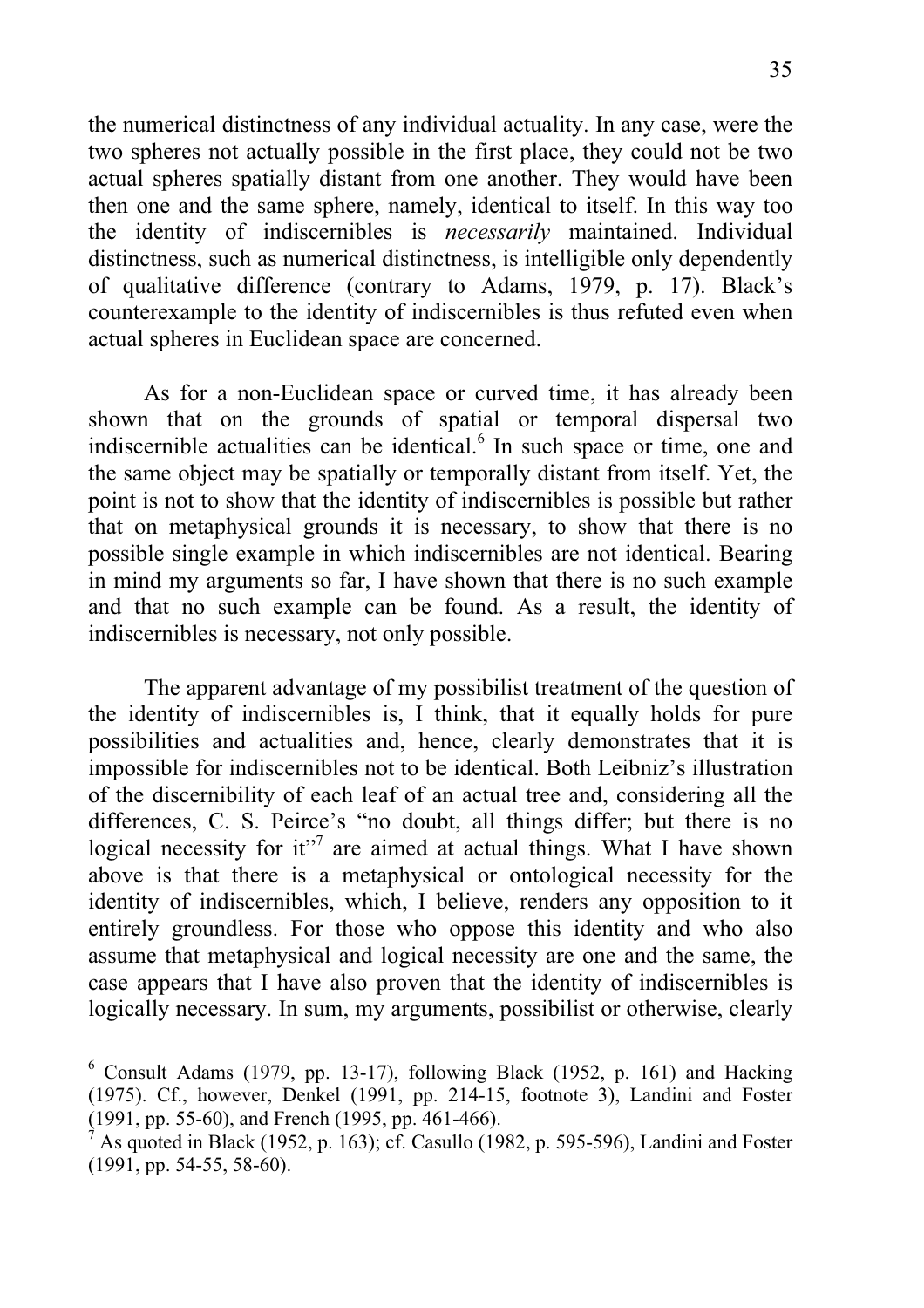show that the non-identity of indiscernibles is merely impossible, logically, ontologically, and metaphysically alike.

 Finally, it is because any pure possibility is discernible from any other that the possibilities in question do not share all their properties, relational or otherwise, and not the other way round. Because any two pure possibilities are discernible, they must differ in their properties too. Because any two pure possibilities are necessarily distinct and different one *from* the other, they necessarily relate one *to* the other, not the other way round. Hence, Leibniz's principle of the identity of indiscernibles should be modified on that possibilist basis. Every thing must be distinct and different from any other thing, not just because they do not share all their properties, but primarily because their pure possibilities-identities necessarily differ one from the other. Because of this difference, they cannot also share all their properties.

## *(II) Is Illusion of Free Will Possible at All?*

Not a few philosophers have been convinced that free will is merely an illusion (for a recent example consider Smilansky, 2000). The most notable is Spinoza, especially in the *Ethics*, according to which the fiction or illusion of free will is a result of ignorance or an error.<sup>8</sup> In this paper I will make a metaphysical comment challenging the possibility of such an illusion altogether and explaining why we should be ontologically committed to free will.

Some mental states—such as being in pain, feeling well or unwell, comfortable or uncomfortable, stressed or relieved, calm or agitated, and experiencing one's will as free or one's desire as compelled—cannot be illusions. To experience any of these states is what its reality is all about; all its *esse* is simply *percipi*. The experience alone is sufficient to constitute the state of one's mental, subjective reality. The reality that such experience constitutes is one and the same with the experience itself and it must

-

<sup>8</sup> *Ethics* 1App, Spinoza, 1985, p. 440:17 ff.; ibid., 2p35s, p. 473; 2p48 and s; 2p49s, pp. 484-491; 3p2s, pp. 496:13-497:30; and 4p1s, pp. 547-548. The first number in each reference refers to the number of the part; "App" designates appendix; "p" proposition; "s" scholium or note; "d" demonstration; "p." or "pp." stands for the pagination of Curley's translation, while the numbers after the colon designate the lines.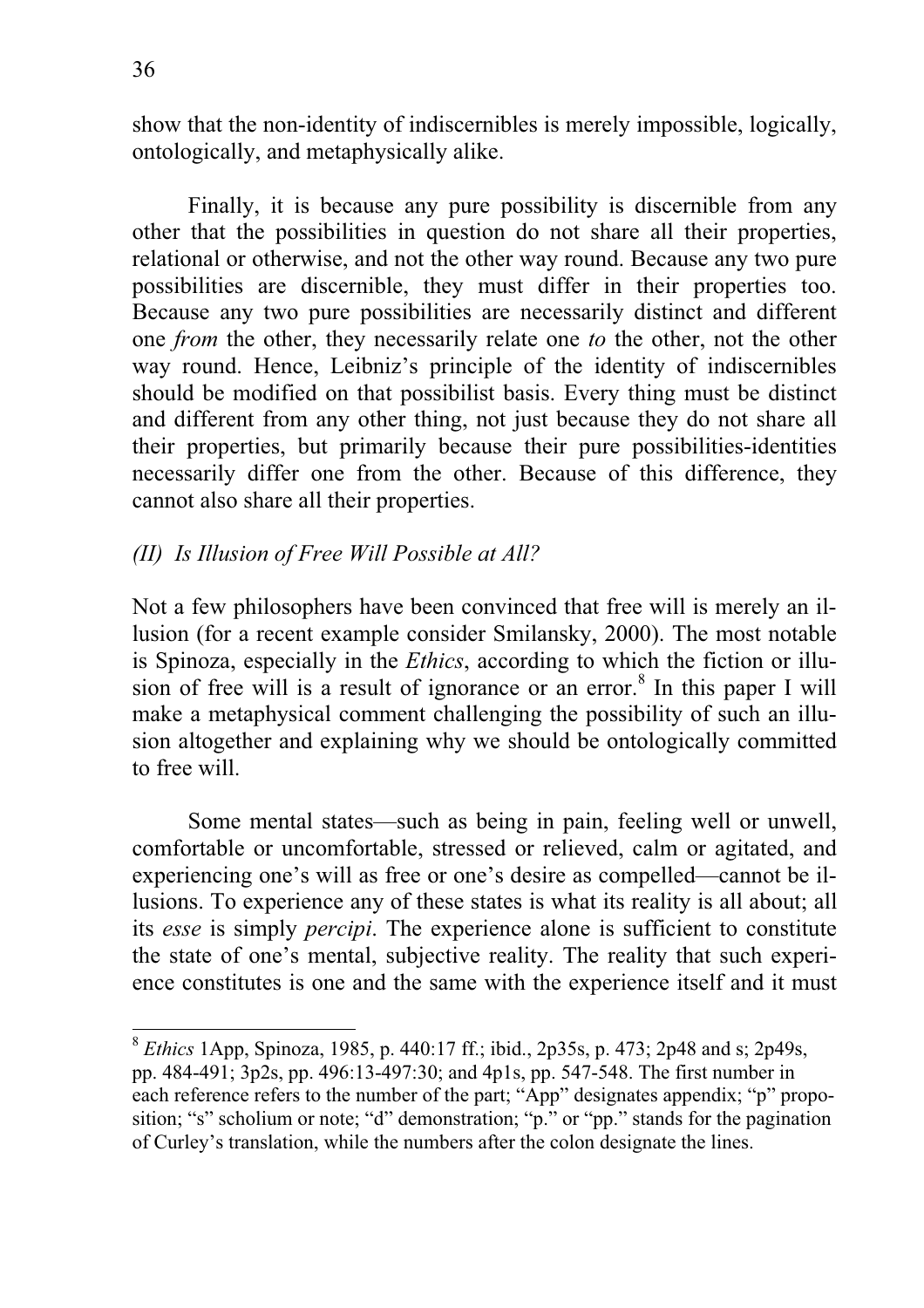not rely upon anything else. Such is not the case of any illusion. Illusion is mentally, subjectively real as far as the mental state of the person under it is concerned, but it inescapably refers to something else that is not the experience in question. This involves two things: (1) the existence of the illusion and (2) its referred object (which may not exist). The illusion must be about something else, distinct from the illusion itself. In contrast, to experience one's will as free is a state of one's mental, subjective reality, and it does not refer to any other fact, mental or otherwise, existent or nonexistent. The experience and the fact are one and the same. The *percipi* of free will alone makes all there is about it, its *esse* as a whole. Equally, to *experience* any pain is *to be in* pain. The *percipi* of any pain alone is its *esse*. No other *esse*, alleged or real, must be involved with the experience of free will or with that of pain. To experience or feel one's will as free must not refer to something else but only to the experience itself. To experience it is not a reflection about something, as much as pain is not a reflection about something. Neither involves any introspection. Above all, no room is left for illusion or mistake about such mental states as such, for none of them is a belief or knowledge, which are fallible and may turn to be illusions. Finally, none of them is a representation of a mental state; it is rather the mental state itself. One's experience of free will does not represent free will as a mental fact; it is rather one's mental fact itself. Equally, one's experience of pain does not represent any pain as a mental fact; it is rather the reality of one's pain. To experience free will makes a mental reality of free will.

In contrast, quite different mental states, whose *esse* is not simply *percipi*, are both subjective and cognitive. To experience or have such states does not constitute any mental reality or fact to which the experience refers. Thus, each of such states is fallible and can be merely an illusion. If James believes himself to be omniscient or omnipotent, this does not make any fact about his real capability or about his mental reality to which this illusion refers and which is different from the illusion. If, actually, he is absolutely incapable of writing an excellent paper in philosophy, for instance, even though he considers himself capable of doing so, his belief is by no means sufficient to render him capable of achieving that. All the mental states of this kind are subjective, cognitive, and absolutely fallible. All of them refer to some mental fact or reality that is beyond them. In fact, each of the aforementioned examples is merely an illusion about one's mental state or capability. As such, they erroneously represent such state or capa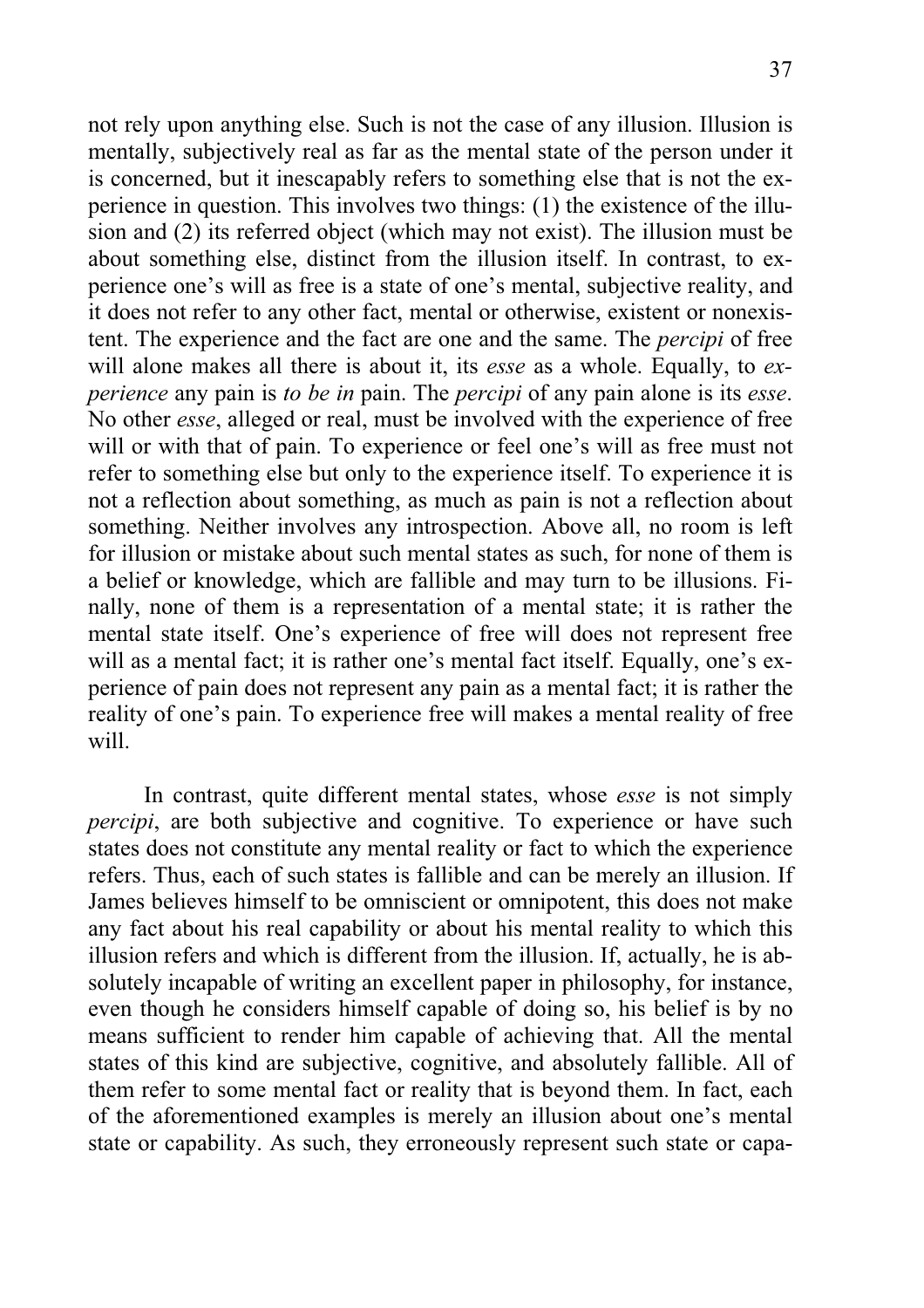bility to which they refer. The *percipi* of the illusion does not constitute the *esse* of the referent, of the mental capability or any other capability of the person under that illusion despite his or her strong belief, "knowledge," conviction, or self-consideration. In contrast, the case of the experience or feeling of free will or of pain is entirely different. No fallibility has any room in any of such states. As I will argue below, their subjectivity bears intersubjective and objective veridical standing or truth, and it is absolutely impossible for any of them to result in illusion or self-deception.

Galen Strawson rightly rejects any possibility that pain is illusion or mere seeming, for "the seeming is itself and ineliminably a real thing" (1994, p. 51), and argues that to consider pain as illusion is simply irrational (ibid., p. 53). Indeed, as he shows elsewhere (1986, pp. 222-225), the *esse* of pain is *percipi* or "pain just *is* pain-experience." Nevertheless, for reasons that will be further explicated below, I do not see how such an understanding of pain is compatible with the assumption that "there is no such thing as free will" (ibid., p. v).

No one, however capable or knowledgeable, is entitled to deny any of your pains. Such denials should be considered totally irrational or groundless. Furthermore, absolutely no one is entitled to argue that the pain in question is merely illusion. We are entitled to disbelieve or discredit one's *complaints* or *claims* about one's pain, since his or her behavior, reaction, appearance, and the like indicate, to our best judgement, that this person is not in pain. Nevertheless, no one is entitled to disavow the *reality* of pain or being in pain, even if its reflection on the relevant objective or intersubjective reality is not recognized. Even if an able physician finds no grounds for the patient's complaint about pain, she is entirely incapable of denying the reality of that pain or of diagnosing it as a mere illusion. The patient may be in pain even if no external, objective or intersubjective, indications or grounds for it are recognized at all.

The reality, the very existence, of pains or other subjective states must not depend or supervene on objective-impersonal or intersubjectiveinterpersonal reality. Subjective experiences, such as being in pain, do not require any use of language, for language rests upon intersubjective reality. There is no private or objective language; only intersubjective languages exist. We need knowledge and language, both of which are intersubjective, to name, define, or describe our mental states; but to experience or realize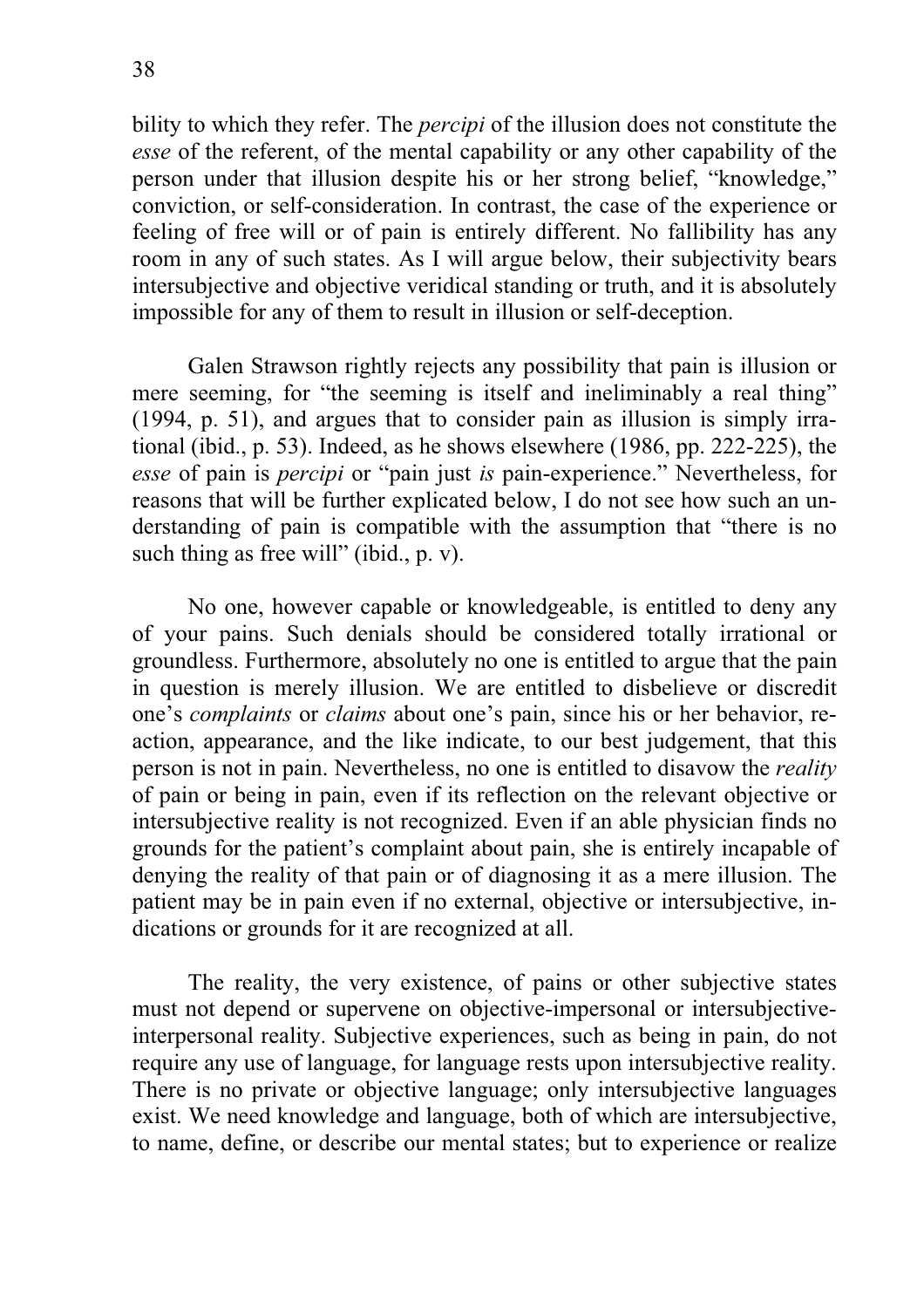them no language or other intersubjective devices are needed. Infants are subject to pains, stress, pleasure, relief, and the like very early in their life, well before any command of language. Equally, we must not rely upon language, knowledge, belief, or any other intersubjective means to feel free, coerced, relieved, and the like. One's experience of free will requires no knowledge, belief, or language.

What is it like to experience or feel free will? Whenever, under no compulsion or force, I follow my volition, I feel or experience the freedom of my will, entirely exempt from any coercion or constraint. I feel "like it," I *freely* want it as it is, and I fully ("integratively") stand by my will. Under compulsive or addictive desires, no one can feel one's will as free. One feels whether or not any coercion, compulsion, or addiction is involved in whatsoever way with one's volition, and one can certainly distinguish between free will and coerced or compelled desire. To experience or feel free will does *not* mean to have or consider it unmotivated, undetermined, or uncaused. Having free will is entirely compatible with being determined or motivated, whereas coercion or compulsion is incompatible with free will. I will return to this point below.

Under hypnosis, patients may experience their will as free. Could this serve as a counterexample to the argument that the experience of free will must be exempt from any illusion? No, for hypnosis consists of *self*suggestion in which the patients help themselves to be exempt from their inhibitions, to be relieved from some constraints. In fact, the patient's selfsuggestion mobilizes or utilizes the aid of the hypnotist to get such a desirable affect. No one can be hypnotized against one's free will. Experience or feeling of free will under hypnosis is as real as in normal life except for the capability of hypnosis or self-suggestion to relieve the patients from some inhibitions that constrain their experience of free will. This experience in itself cannot be unconscious just as no unconscious pain exists. Hence, inhibitions or constraints may eradicate or suppress, not repress, one's experience of free will. In conclusion, under hypnosis too, the patients' experience of free will, like the patients' experience of pain, cannot be illusion.

What about unconscious grounds which if one was conscious of, one would have not felt one's will as free? In such case, is not one under an illusion of free will? As far as effectiveness is concerned, there is no differ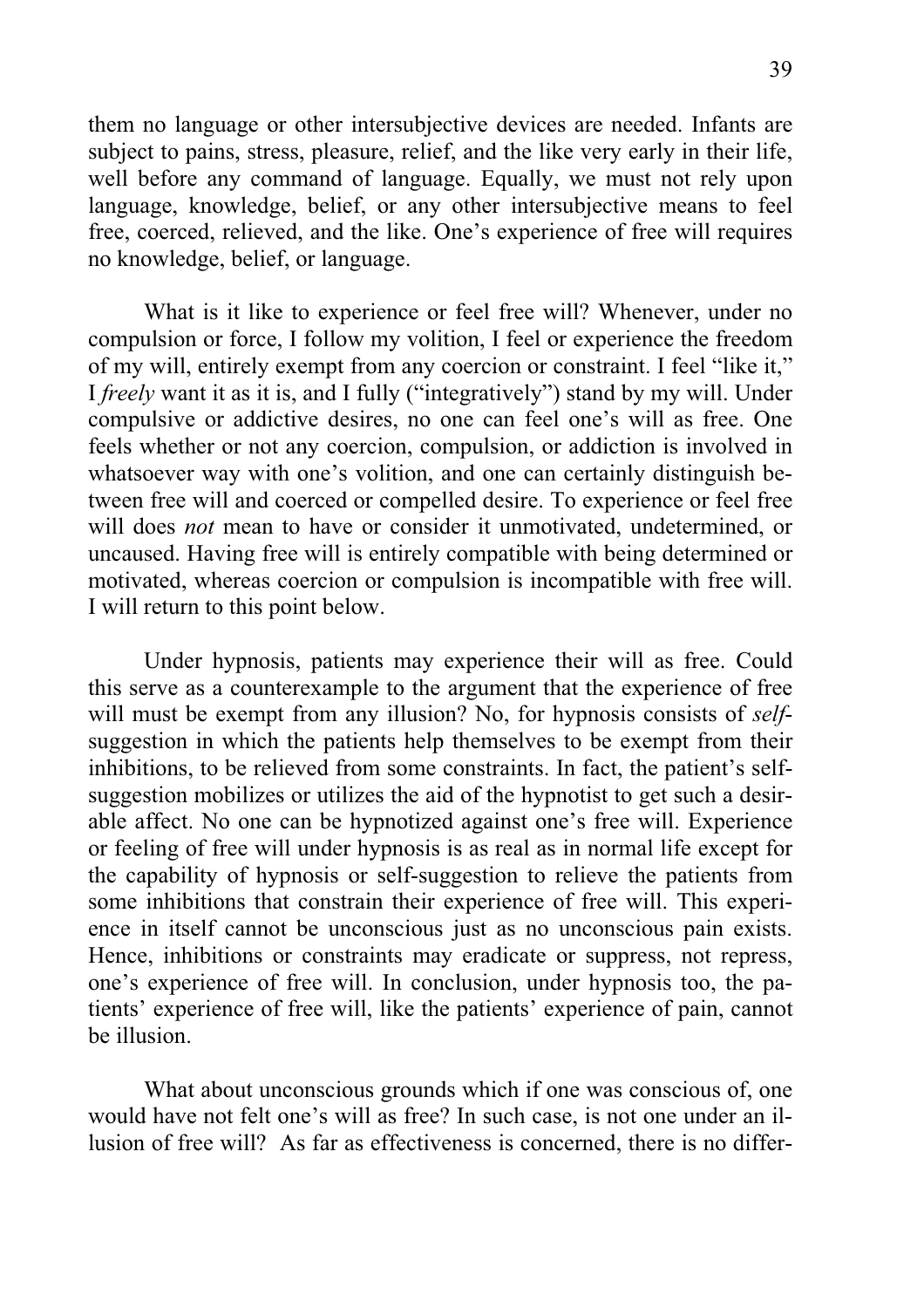ence between conscious and unconscious grounds. In either case, the effect, namely, experiencing one's will as either free or coerced, must be conscious or felt. Consequently, if one feels one's will as free, no grounds, conscious or unconscious, exist for him to feel otherwise. The same holds for one's feeling oneself under coerced desire. Hence, rendering any unconscious grounds conscious, would not change even slightly one's feeling of free will or that of being under compelled desire. In conclusion, whenever one feels one's will as free, no illusion about it due to unconscious grounds can take place.

To feel exempt from any coercion or addiction is as infallible as being exempt from any pain or being in pain. Everybody can simply recognize the infallible distinction between being in pain and being exempt from any pain, of being coerced and of being exempt from any coercion, of having free will. One is certainly capable of *taking* one's will as free, whereas no one is capable of *mis*taking one's will as free, just as one cannot mistake oneself as being in pain or as being exempt or relieved from any pain. Whenever you feel yourselves as having free will, there is absolutely no mistake or doubt about it.

Nevertheless, I may be mistaken about some of my emotions and misidentify them. For instance, I may feel angry about something or somebody, although what I really, truly have "deep down" is quite another emotion, say, fear or jealousy. To recognize that, my experience is not sufficient and introspection as well as knowledge or other intersubjective means are required. Similarly, could I have a strong sense of free will although "deep down" I might unconsciously have something very different? Could not my sense of inner freedom be then merely an illusion? Indeed, fear, jealousy, and the like may *appear or be experienced* as anger, and in a sense I may be under the illusion or self-deception of being angry. Unlike being in pain or having free will, emotions can be unconscious (Gilead, 2003, pp. 160-162), and the *percipi* of any emotion can be different from its *esse*. Hence, we may be wrong about the unconscious emotions behind our feelings but not about the feelings or experiences themselves, all of which are conscious. Having free will cannot appear, be experienced, or felt as a different mental state, just as pains cannot appear or be experienced as other feelings or sensations, for the *esse* of pain or of free will is *percipi*. Consequently, unlike some of my emotions, I could not misidentify or be mistaken about my free will.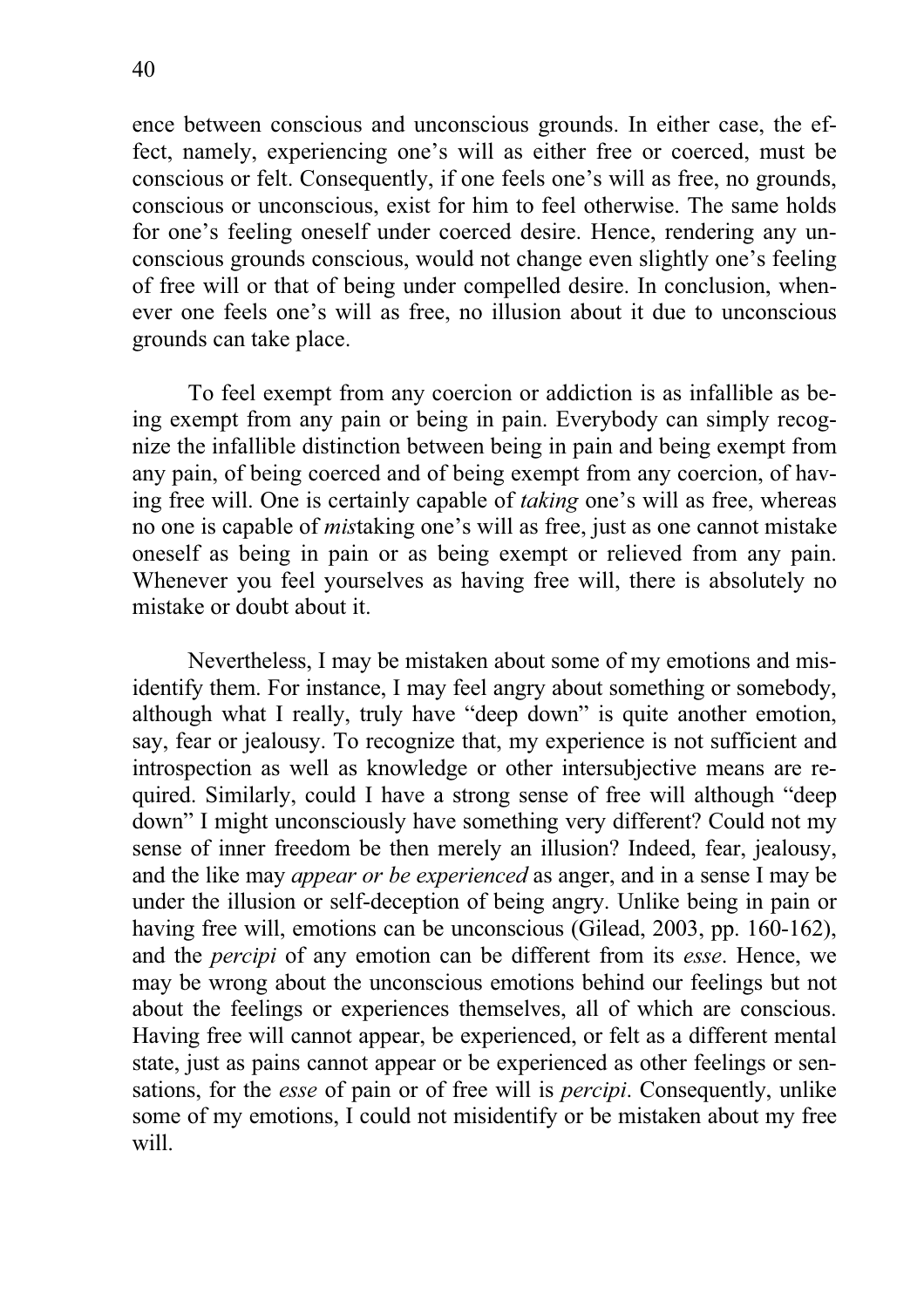While in pain, you are incapable of mistaking your pains for other pains, sensations, or feelings, and certainly you are not self-deceived or under illusion. Some of your "physical" pains may have no physical grounds whatsoever, and an expert may suggest that you experience distress or some mental stress as if it were a physical pain, although no physical grounds for this pain exist. Nevertheless, you undeniably experience "physical" pains then (since any pain is mental, I use "physical" qualifiedly), and there is no illusion about that experience. No painful situation is an illusion or mere appearance (whereas being angry may be merely the appearance or experience of another emotion); its *esse* is *percipi*. You are capable of mistaking or misidentifying the significance or the causes of your pain, not its nature or identity. Such is also the case of phantom pains, which are unmistakably pains. Being in phantom pain, a person believes it to indicate or signify some occurrence in a nonexistent, amputated limb. Nevertheless, the pain as such involves no illusion; only the belief or judgment as to the origin, causes, or significance of the pain is fallible. No one, however omniscient or omnipotent, can challenge the reality of one's pain, phantom or not.

Equally real is the infallible experience that some of our volitions are entirely free or that our will is free in such cases. As Richard Griffith puts it, we "cannot do away with the compelling reality of the experience of free will" (1962, p. 232, nevertheless, we should do away with both his "as-if" and "no metaphysics" concerning free will). However motivated, determined, conditioned, manipulated, or coerced persons may be, their feeling or experience of free will should be unquestionable, no matter to what extent they are hetero-determined or self-determined. However compelling, forcing, or constraining the circumstances under which they are acting, feeling, or thinking, whenever they feel free to choose or decide, such inner experience of freedom is infallible. No introspection or selfknowledge is required to experience or identify such freedom, however determined or motivated, just as no introspection or self-knowledge is needed to be in pain, namely, to experience pain, regardless of the grounds that determine it. Suppose that some chemical factors are the grounds for our feeling free or experiencing free will. Whether we know of such grounds and of their impact on us or not, the feeling or experience of such freedom is infallible and should not be considered as illusion at all. Equally, feeling well, comfortable, relaxed, and the like by virtue of such chemical factors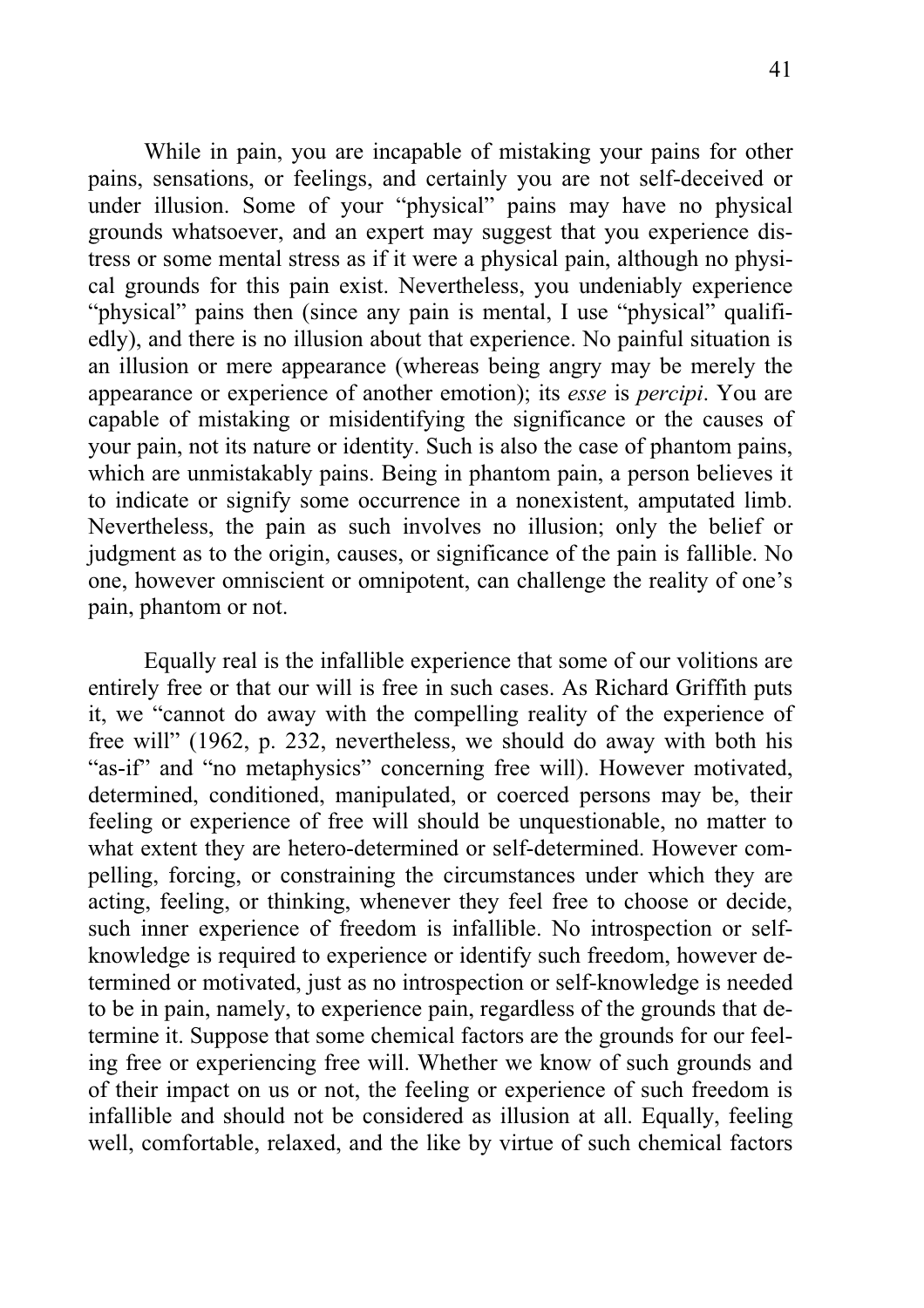should not be considered illusion at all. The feeling or experience is certainly real and it is not about another reality except for that of the feeling or experience itself.

Hence, contrary to Spinoza and others, we should not ascribe the alleged "illusion" of free will to our ignorance of the causes that actually have necessarily determined our volitions and thus allegedly made them not free at all. Spinoza's view on the illusion—"fiction" and "error" in his explicit terms—of free will deserves special attention. If we consider carefully the main arguments in the *Ethics* according to which free will is merely a fiction or an error based upon the ignorance of the causes that determine our volitions,  $9$  we can realize that the reality of free will should not be deemed an error provided that we do not also follow Spinoza's actualism and psychophysical stance. Illusion or error consists of considering a fragment of reality as if it were a reality *in se est*, a complete piece of reality, which is not the case at all. For example, if we perceive a stick as broken once it is put into the water, we make no error in perceiving it as broken. But if we jump into the conclusion that the stick *in se est*, namely, as it is in itself, is broken, we certainly err. The sun appears to us as small as our hand, and no error occurs when we see it as such as long as we do not believe the sun *in se est* to be as small as our hand. Thus, such subjective experiences are emendable fragments of reality under Spinoza's meticulous examination. The illusion, fiction, or error enters the scene whenever we ignore the limited, dependent, and conditioned nature of that experience as such a fragment.

Under Spinoza's examination no isolated fragment of reality exists, for any detail or fragment of reality inseparably pertains to the reality as a whole. Each such detail or fragment is simply a link in a total causal chain or unbroken series, which is nature as a whole under this or that Attribute. Each causal link is thus necessarily, inseparably connected to all the others. While under ignorance, illusion, or error, we are not aware of such a necessary inseparable connection and we refer to the fragment of reality as if it were a discrete, unconditioned, or isolated part of it, as an island existing for its own, which Spinoza regards as sheer absurd. According to him, nothing except total reality is entitled to be considered unconditioned.

42

 $\overline{a}$ 

<sup>&</sup>lt;sup>9</sup> See Note 8 above.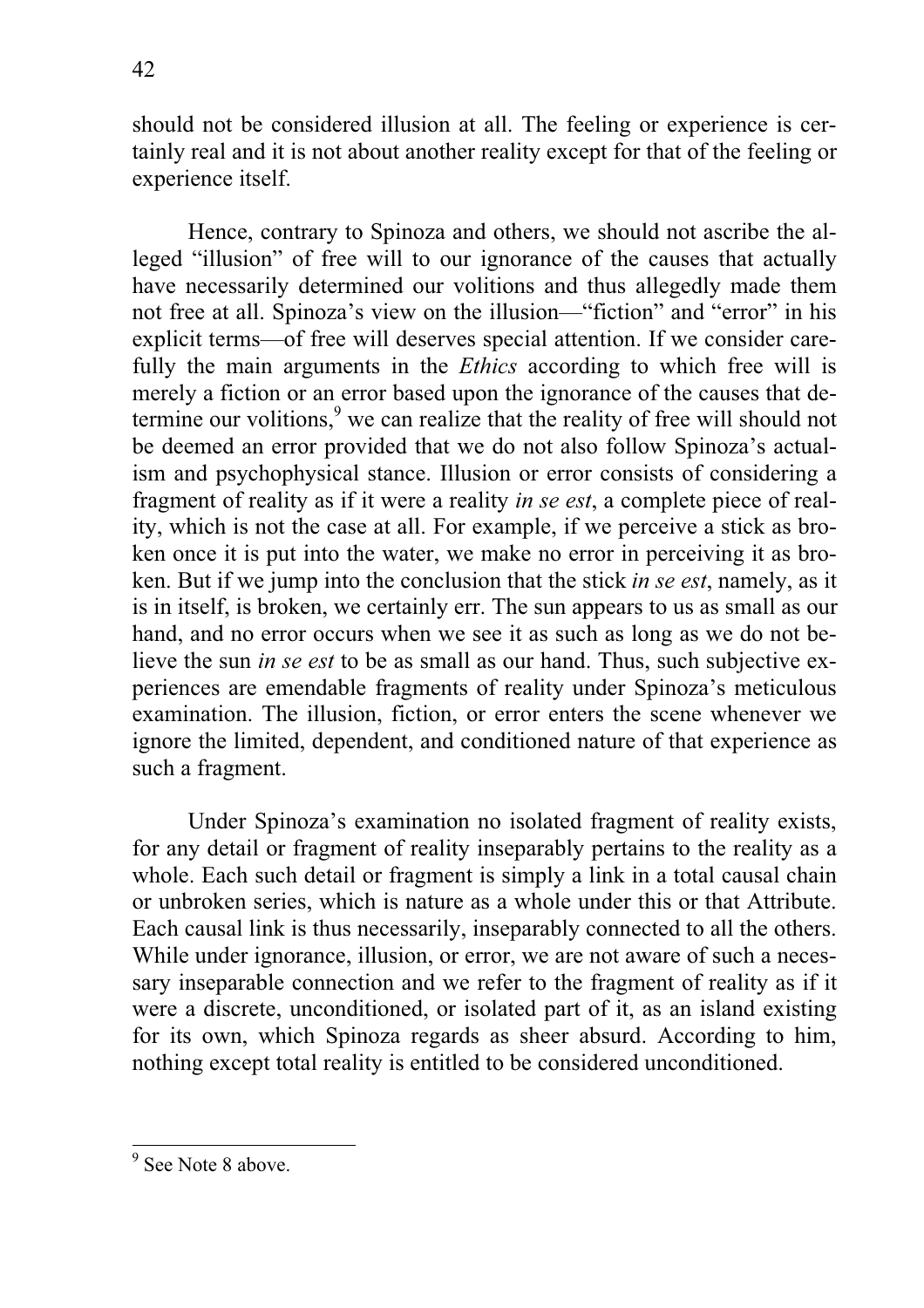Whenever we realize that our subjective experience, such as that of free will, is not an isolated, independent, or unconditioned piece of reality, we cannot err about it and we know for certainty that no volition can be uncaused. Each volition is simply a link in a necessary causal chain, all of whose links are subject to strict determinism. Once we realize the causes of our volitions, we cannot err about their nature as necessarily determined. Spinoza assumes that this makes our volition not free. In any event, such error is emendable, as in the complete context of the total reality no room exists for error or illusion. As long as we do not consider the part as if it were a whole, no error or illusion can take place. Indeed, each of our mistakes, errors, and illusions is necessarily caused, and each necessarily takes part in nature, in the reality of things. It ceases to be an error or illusion once we realize its partiality and the causal connections that link it to the whole of nature.

Now, unlike illusion or error, ignorance of the causes in the case of free will or pain does not lead to any illusion or error as to the reality of pain or of free will. Whether I know what are the causes of my pain or not, its reality is undeniable. When I am entirely ignorant of the causes of my pain, I am still undeniably in pain. From the total view, in which no error has any room, *sub specie aetenitatis—*from the point of view of the infinite intellect—any *such* experience, despite its undeniable subjectivity, is a necessarily real piece of reality. Which means that even from a point of view that conceives all the relevant reasons for and causes of such experiences, such experiences remain true with no change as to their epistemic status. Such mental states enjoy the status of adequacy, in which the same truth is equally valid for the parts and the whole, which is the case of any adequate or rational knowledge in Spinoza's view. According to such view yet contrary to Spinoza's explicit conclusion, free will<sup>10</sup> is real as well as being subject to adequate knowledge. As *adequate* parts of reality, mental states such as being in pain and of free will are not mistaken at all and they should not be considered errors, fictions, or illusions. Spinoza could not argue that pain is an error, fiction, or illusion, even to the extent that we do

 $\overline{a}$ 

 $10$  More precisely, free volition, for, according to Spinoza, will, especially free will, is merely an illegitimate abstraction or universal pertaining to the first kind of knowledge, *imaginatio*. Yet, since I use "will" as the common *property* of all volitions, I use it as an adequate term in the second kind of knowledge—*ratio*—legitimately referring to the common properties of entities.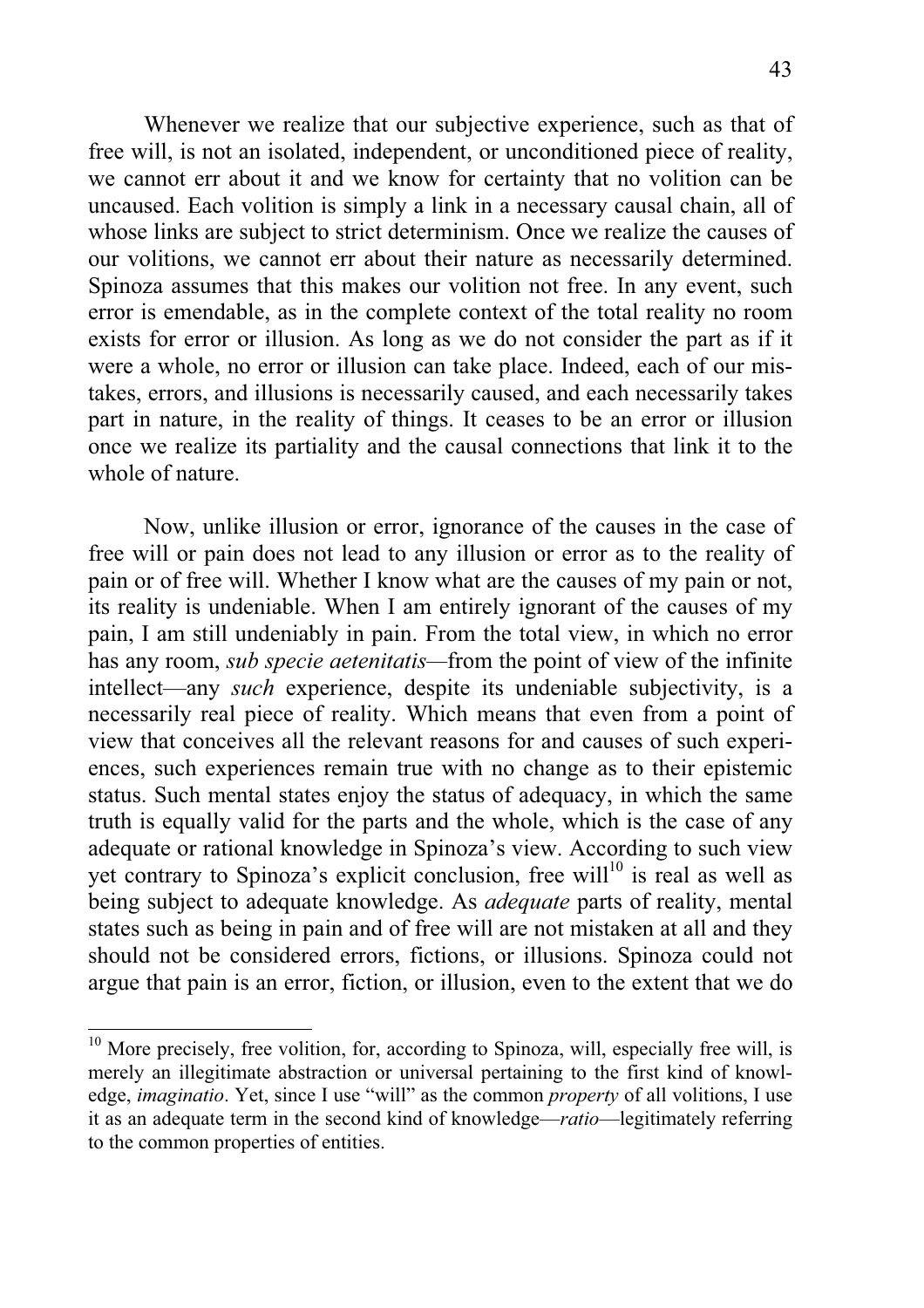not know the causes of it. I venture to argue that the same holds for the experience of free will. As much as the experience of pain is being in pain, which Spinoza would not deny, the experience of free will is an adequate mental reality, which he *should* not deny or deem as an illusion. Pain is not an illusion believed to be an unconditioned, discrete, or isolated part of reality; it is necessarily connected to the whole of it. We are in pain inescapably under some circumstances as much as we feel ourselves as having free will under some circumstances. The experience of pain enjoys a secure adequacy in the reality as a whole, and from no point of view or perspective can it be doubted as if it were an error, fiction, or illusion. The same should hold for our experience of free will as a mental reality. Thus, Spinoza's analogies to the alleged "illusion" of the stone as to its "free" fall and to alleged "free" desire of the baby to be breast-fed are not valid for the experience as well as the reality of free will.

Furthermore, as much as being in pain is not subject to the Spinozistic emendation, which requires a knowledge of the causes of a fragment of reality, the experience of free will is not subject to any emendation that could turn it from illusion or error into true knowledge. After all, just like being in pain, the experience of free will is infallible. Hence, becoming aware of the comprehensive, complete causal context of any such experience does not affect the infallibility of any of them. The explication of the relevant causes of both experiences does not change the nature of the experience itself, which need no emendation, for from the outset it has been fallible and could not be an error, fiction, or illusion. The causal context does not change the epistemic status—the veridicality or the adequacy— of such an experience even slightly. Unlike the optical illusions of the broken stick, the smaller or the nearer sun, no fragmentation or imaginative isolation is involved in the nature of the experience of pain or of free will. Most significantly, being in pain and the experience of free will should not pertain to the first kind of knowledge—*imaginatio*—which Spinoza deems as the origin of any error or illusion. They pertain instead to the adequate kinds of knowledge, namely, *ratio* and *scientia intuitiva*.

Once we conceive the possibility that freedom of will and determinism, causal or otherwise, are compatible, nothing about free will remains under illusion or error. Given that nothing in reality is without cause, and even the reality as a whole, as a totality, is caused (in this case, it is the cause of itself, *causa sui*), each volition or the will in general is causally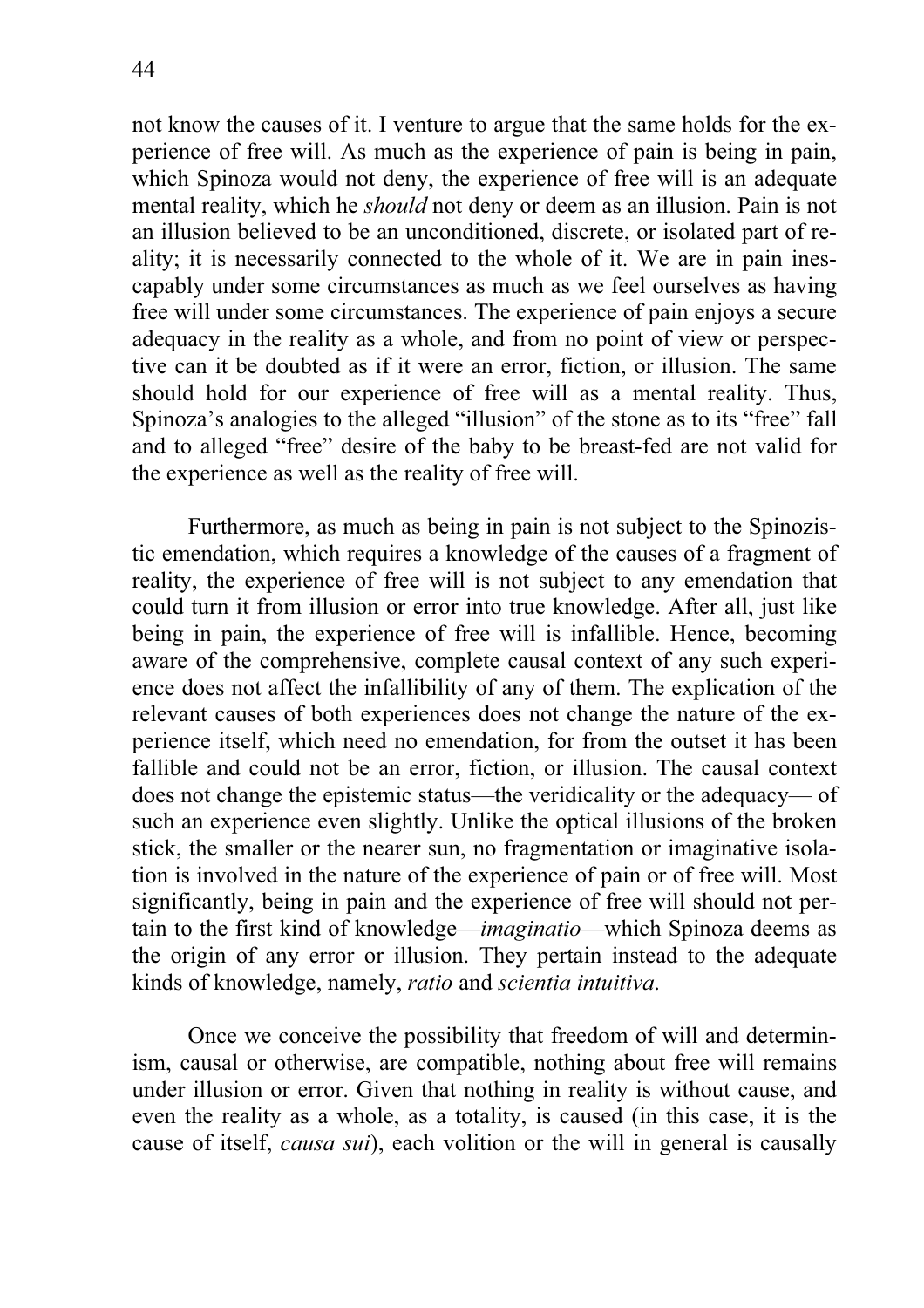determined. Nevertheless, contrary to Spinoza, this in itself does not make the will not free. One of the reasons that Spinoza could not reach such a bold conclusion lies in the fact that he was a confirmed actualist. Hence, pure possibilities do not exist in his ontology. If alternatives to any of our decisions are pure possibilities, no such alternative can exist in Spinoza's world, which entails that none of our decisions can be free in his view.

The question of the relevant causes, grounds, and reasons to the determination or motivation of the will is entirely irrelevant to the question of whether its freedom is real or merely illusion. The experience or feeling of inner freedom, of the freedom of our will, is absolutely not subject to any illusion, self-deception, or fallibility, just as being in pain is not subject to any of these, no matter what are the reasons or grounds for such experiences. Suppose that, like phantom pains, "phantom experiences" of free will exist, which means that such experiences have no grounds in external, intersubjective or objective, reality. Nevertheless, such experiences are as real as any experience of free will that has grounds enough in external reality and that is not considered "phantom" at all. Like pain, the experience or feeling of free will *is* an inner, mental reality and it is not about external reality.

"Inner reality" involves no "ghost in the machine" or anything of a similar fallacy. By "inner" I mean something mental or subjective, which is irreducible to any other kind of reality. Once you acknowledge mental reality, you have to acknowledge subjectivity too. Thomas Nagel has contributed greatly to our understanding of that (especially in 1986). But, again, I do not see why the case of pain and pleasure (ibid., pp. 156-162), in which "no objective view we can attain could possibly overrule our subjective authority in such cases" (ibid., p. 158), should not equally hold for our experience of free will. Be that as it may, without subjects and subjectivity, no mental reality exists at all. I use "reality" in the irreducible sense of the term, which means that mental-inner-subjective-personal reality should be accepted as real from any possible perspective: personal-subjective, interpersonal-intersubjective, or impersonal-objective. Intersubjective reality is the social, communal, national, political, linguistic, or communicative life (or "form of life") that one shares with others. Objective reality, including one's body, is the physical reality in which one exists. As a person, one is a mental being, actualized as a body, which takes part in the physical, objective reality.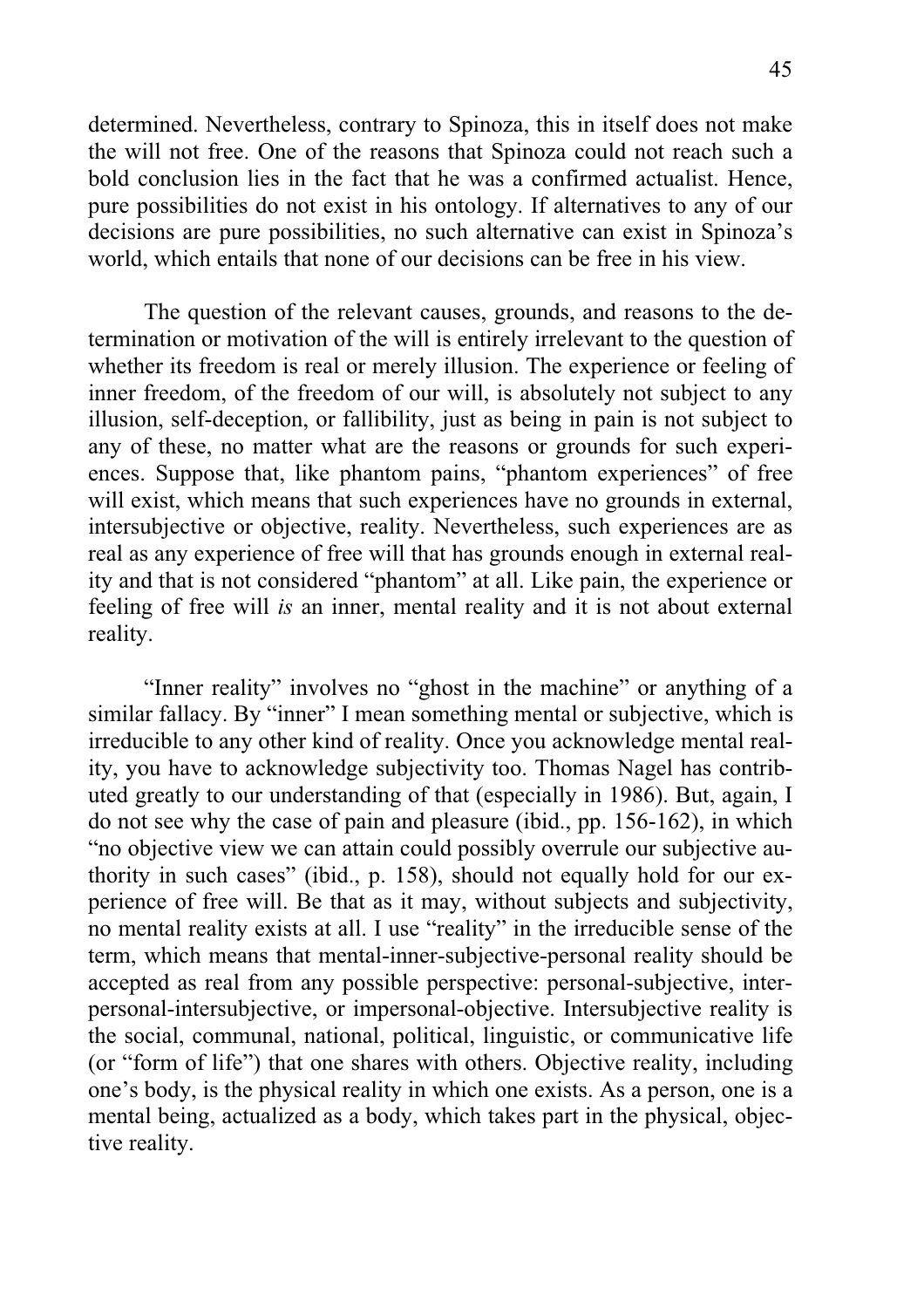The later psychophysical assumption should not be considered dualistic; it simply commits itself to a psychophysical irreducibility. Note especially that any psychophysical distinction, which is entailed by the psychophysical irreducibility, does not lead to psychophysical separation. As much as the mind is irreducible to the body and vice versa, subjective, mental reality is irreducible to objective or intersubjective reality. The reality of pains, volitions, emotions, feelings, and other mental states is, inescapably and irreducibly, subjective; yet it bears intersubjective or objective significance, which is as real as the subjective.

Feeling myself mentally free is as real and infallible as feeling myself well, unwell, in pain, relaxed, calm, peaceful, comfortable, uncomfortable, excited, tense, strained, and the like. Any adult is capable of infallibly distinguishing between such states of mind. Who on earth can repudiate my answers to the questions—"How do you feel?, "Do you feel free to decide...?," "Did you do it out of your free will?," and the like—whenever there is no suspicion that I do not inform about my feeling bona fide? The experience of inner freedom must be infallible, whatever are the grounds, causes, or reasons for it, and nothing can disavow it as real. Unlike illusion, delusion, or hallucination, such experience is both real and infallible intersubjectively or objectively. As far as experience such as having free will or being in pain is concerned, the only authority is the person who has it. No intersubjective or objective authority can overrule it.

Is not James, whose cerebral damage has permanently paralyzed his left hand, under an illusion or self-deception whenever he feels free to raise it? He is certainly under an illusion as to his physical capability. Yet, despite his physical state that does not allow him to raise his left hand, James's free volition or decision to raise it (or his attempt to do so) is by no means an illusion. Such a wish or decision is a "phantom" experience taking part in his mental, inner reality and, as such, it is absolutely real, not for James alone, but also for anybody else, since James's mental reality as subjective should be intersubjectively and objectively acknowledged (as in the case of phantom pain). Nobody can rationally or intelligibly challenge the reality or infallibility of such an experience. James certainly disavows his *physical* state, which is quite common in some cases of cerebral damage, but surely he does not deny or disavow his conscious volition or decision whose reality is of mental freedom. James's awareness of this inner free-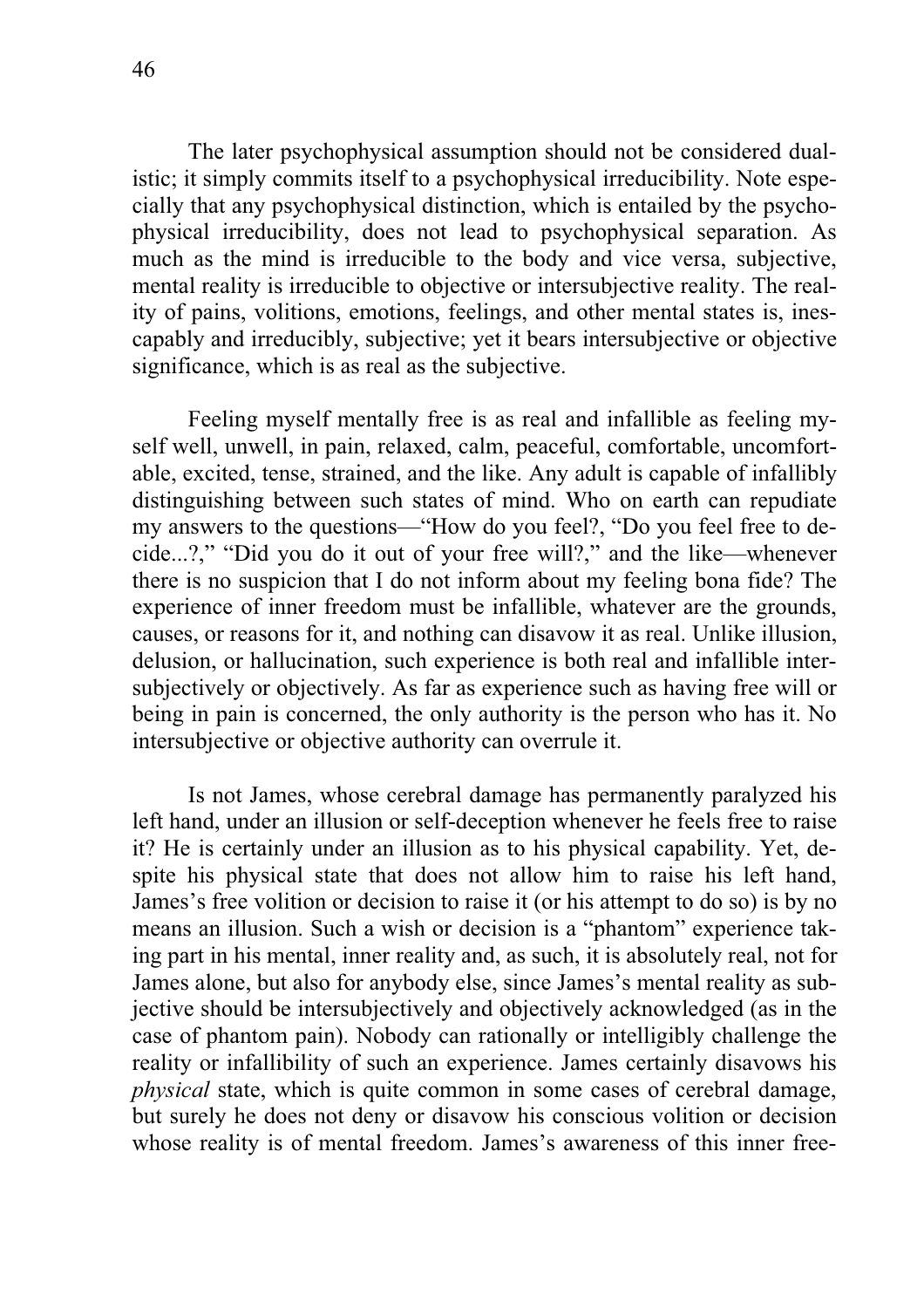dom is infallible. Were he coerced to want or to decide to raise his left hand, he would have been aware or conscious of such coercion. He has no illusion about his will as mentally real and free.

I deem that all those who have considered freedom of will merely illusion or non-reality, have, in fact, referred to belief or knowledge about our will. But this must not be the case. First and foremost, freedom of will is an experience in which the perceived reality and the perception of it are one and the same. The experience of free will is not any kind of knowledge. The question, "How do you know that your will or choice is free?" is as absurd as the question, "How do you know that you are in pain?" The experience of either pain or free will does not depend on any knowledge. It is subjective, personal, and private. Knowledge, by contrast, is an intersubjective or objective matter. Hence, since my experience or feeling of free will reflects on the intersubjective and objective reality that we share, the intersubjective or objective bearing or significance of my experience is subject to knowledge. Since no knowledge is infallible or beyond any possible doubt, one can be mistaken about the meaning or significance of one's feelings or experience, as far as intersubjective and objective reality is concerned. But such fallibility, such capability of mistaking, does not hold for the subjective reality, yet reality by all means, of one's experience or feeling of free will. As with phantom pain, persons may mistake and be wrong as to the objective or intersubjective *significance* of their truthful experience or feeling. The objective significance is about one's physical state and behavior; the intersubjective significance is about one's attitude, language, expressions, and relationships. In intersubjective or objective reality some persons may not appear free at all despite their feeling or experience. But, just like their sense of pain, their sense of inner freedom, unlike their sense of objective or intersubjective reality, is free from any illusion or self-deception.

In conclusion, from any of the aforementioned possible perspectives (subjective, intersubjective, or objective), each person is the only authority as to her or his sense of free will. The significance of such authority is certainly intersubjective and objective. Whenever persons experience or feel themselves as having free will, no one, however capable or knowledgeable, can disavow such feeling or experience and consider it merely an illusion or self-deception.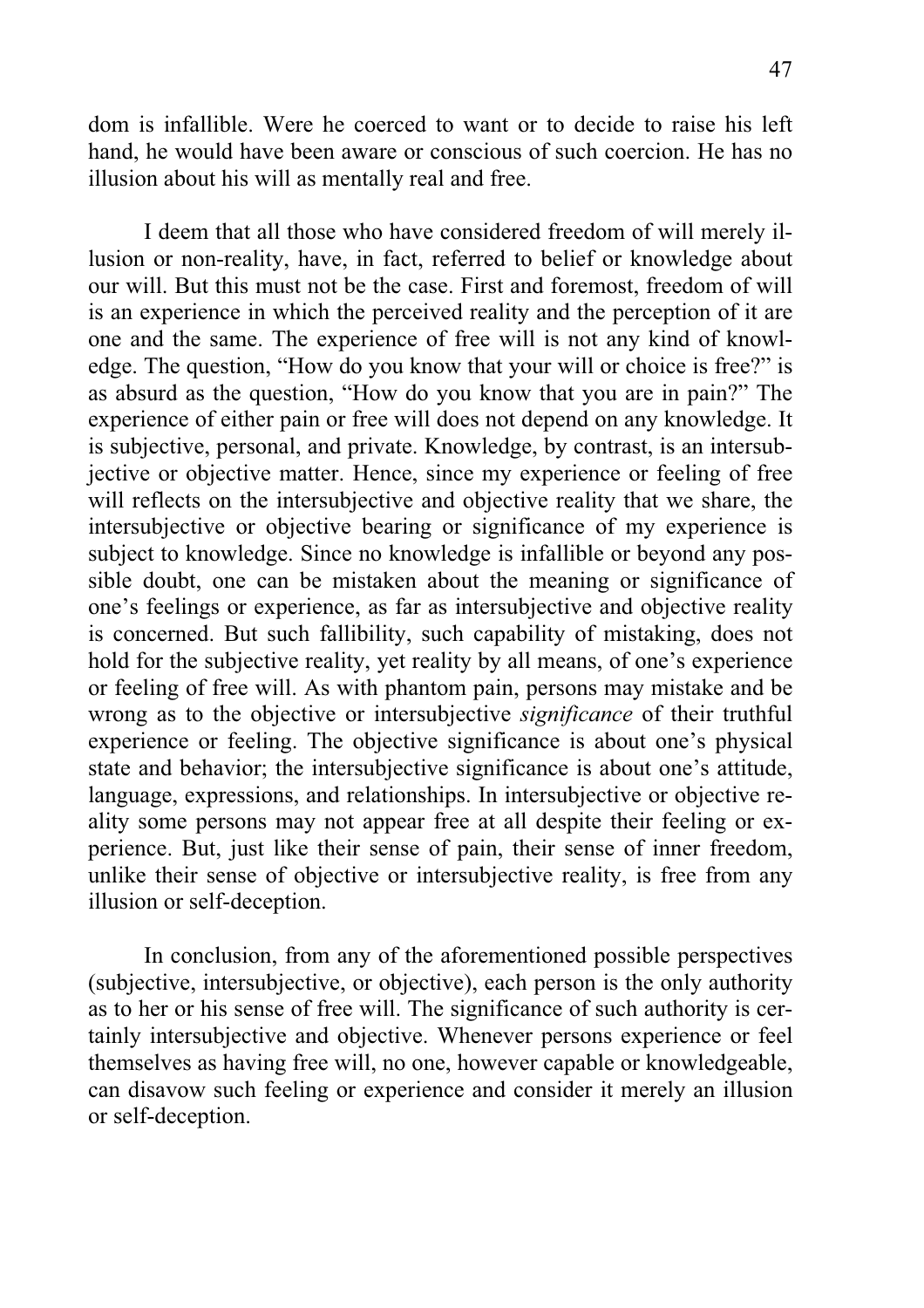That our experience of free will is not an illusion does not deem our will unmotivated or undetermined. How to render determinism, responsibility, and the necessary connection between a person and her or his volitions or decisions coherent or compatible with free will is one of the most intricate philosophical problems, if solvable at all (Kane, 2002, pp. 3-41). Peter van Inwagen, for one, highlights the unsolvable or dissolvable mystery of free will (1993, pp. 184-199, and in Kane, 2002, pp. 158-177). He concludes that free will remains a mystery: though it "undeniably exists, ... there is a strong and unanswered prima facie case for its impossibility" (ibid., p. 159), given that free will is considered incompatible with determinism and indeterminism alike. But the philosophers' incapability of adequately solving such intricate problems, if solvable at all, does not repudiate or disavow the reality of free will. We are still lacking greatly in understanding the phenomenon of pain, but this should not make any of us question the reality of pain. Analogously, the assumed failure or inadequacy of any known explanation to the reality of free will does not repudiate this reality at all. Undoubtedly, there are reasons or grounds for the motivation and determination of any responsible person's will, yet it is undeniable that the will is *both* free and motivated, even necessarily or inescapably motivated. If no philosophy can explain this, at all or adequately enough, the reality of free will is, nevertheless, undoubtedly there, simply in the heart of the mental life of each of us. Elsewhere, I have suggested a novel possibilist solution to that problem (Gilead, 2003, pp. 131-156), but even if no solution existed, the reality of free will should not be questioned, let alone repudiated or disavowed.

My view on the reality of free will opposes any "free will subjectivism," such as Richard Double's (in 1991 and in Kane, 2002, pp. 506-528). Given that mental, subjective *reality* is irreducible, and given that it has room enough side by side to intersubjective or objective reality, free will is undeniably real. This means that, metaphysically or ontologically speaking, *in fact* persons *really* have free will, and the reality of their free will should be acknowledged from any possible perspective, despite the difficulties or unsolved problems it may raise for philosophical or scientific thinking. In other words, to consider free will as an illusion, mistake, or self-deception is itself an illusion, self-deception, or mistake, for the fully-fledged reality of free will is an undeniable fact about persons or mental beings, equal to pain and other mental, subjective states. As much as the reality of pain is essential to our survival, the reality of free will, not an illusion of free will,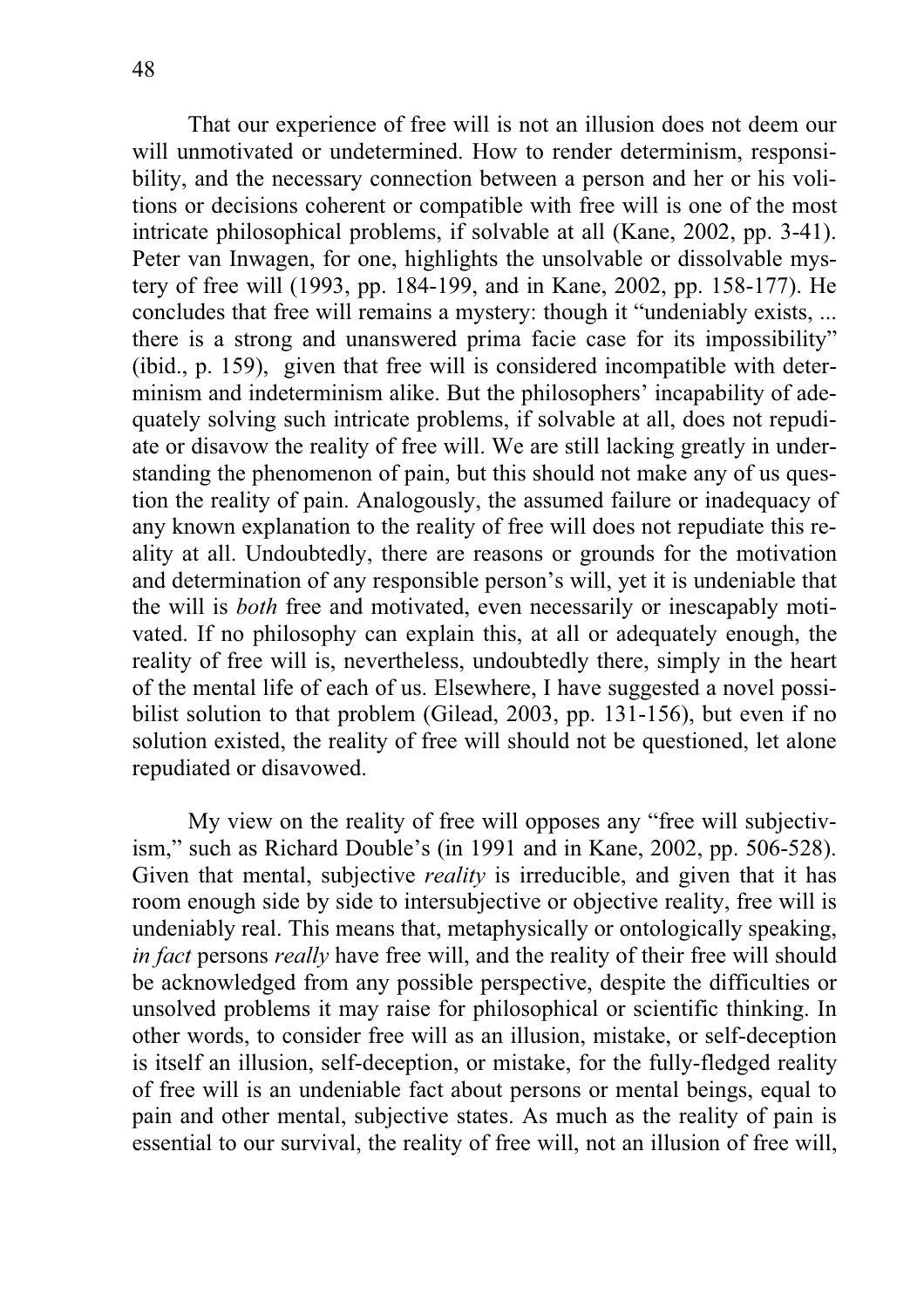is essential to our human reality and life as well as morality. The reality of free will is independent of the perspectives in which it may be captured. We should be ontologically committed altogether to this reality. Furthermore, in the case of free will or pain, objective or intersubjective reality supervenes on subjective reality, for the latter is the ultimate authority as far as the reality of free will and pains is concerned. Being real from the subjective or personal perspective, they should be treated as real from the other perspectives, for no illusion of pain or free will is possible. They exist side by side to intersubjective and objective reality, independently of the standing of our knowledge or beliefs.

In sum, any denial of the reality of free will is as irrational or groundless as any denial of the reality of pain. The experience of free will is by no means an illusion. Such an illusion is merely impossible.

#### **REFERENCES**

- Adams, Robert Merrihew. (1979). "Primitive Thisness and Primitive Identity," *The Journal of Philosophy* 76, pp. 5-26.
- Black, Max. (1952). "The Identity of Indiscernibles," *Mind* 61, pp. 153-164.
- Casullo, Albert. (1982). "Particulars, Substrata, and the Identity of Indiscernibles," *Philosophy of Science* 49, pp. 591-603.
- Cross, Charles B. (1995). "Max Black on the Identity of Indiscernibles," *The Philosophical Quarterly* 45, pp. 350-360.
- Denkel, Arda. (1991). "Principia Individuationis," *Philosophical Quarterly* 41, pp. 212-228.
- Double, Richard. (1991). *The Non-Reality of Free Will* (New York and Oxford: Oxford University Press).
- French, Steven. (1995). "Hacking Away at the Identity of Indiscernibles: Possible Worlds and Einstein's Principle of Equivalence," *The Journal of Philosophy* 92, pp. 455-466.
- Gilead, Amihud. (1999). *Saving Possibilities: A Study in Philosophical Psychology* (Amsterdam and Atlanta: Rodopi—Value Inquiry Book Series, vol. 80).

\_\_\_\_\_\_\_\_\_\_\_. (2003). *Singularity and Other Possibilities: Panenmentalist Novelties*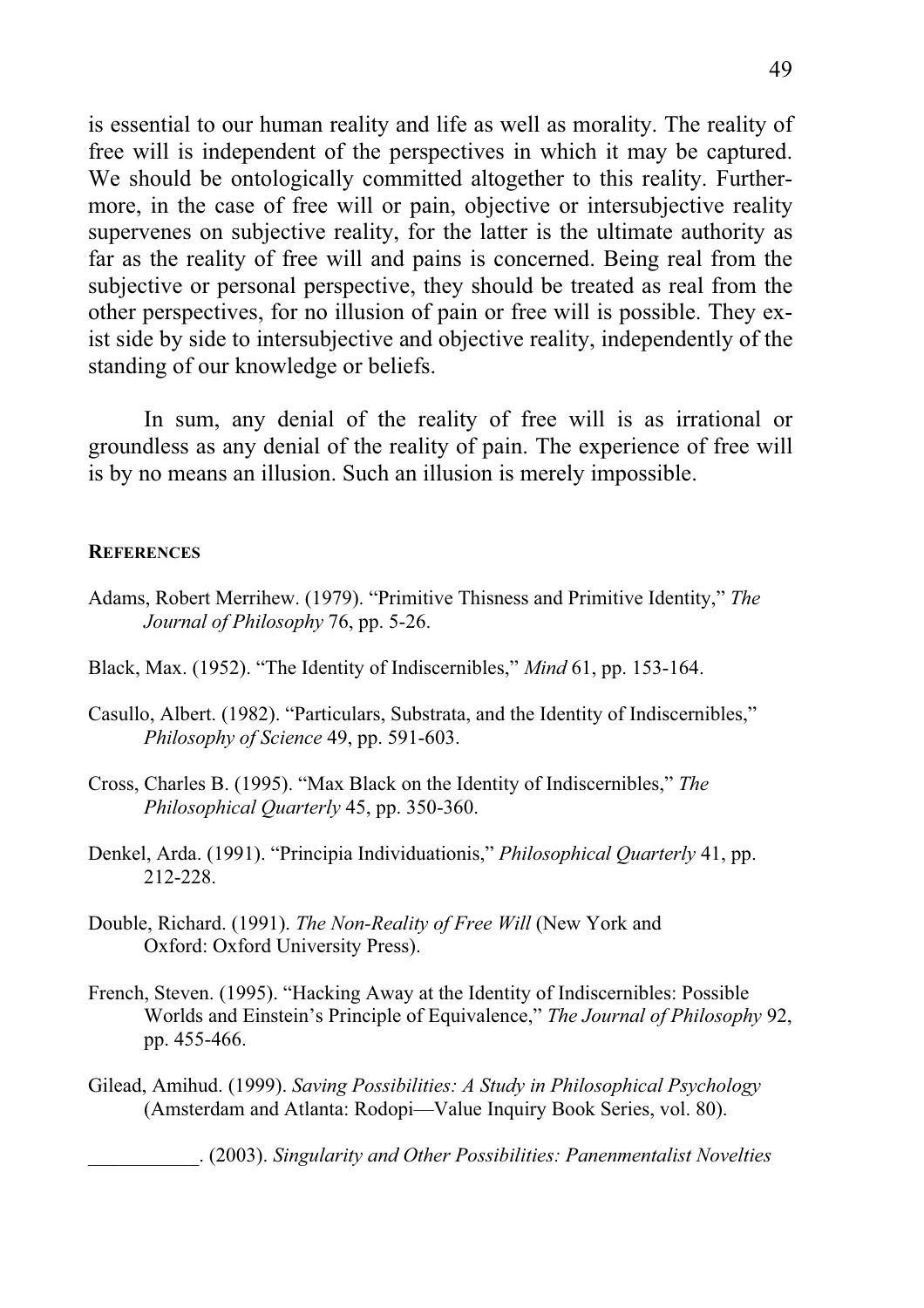(Amsterdam and New York: Rodopi—Value Inquiry Book Series, vol. 139).

\_\_\_\_\_\_\_\_\_\_\_. (2004a). "Philosophical Blindness: Between Arguments and Insights," *The Review of Metaphysics* 58, pp. 147-170.

\_\_\_\_\_\_\_\_\_\_\_. (2004b). "How Many Pure Possibilities Are There?" *Metaphysica* 5:2, pp. 85-103.

- Griffith, Richard M. (1962). "The Reality of an "Illusion"—A Psychology of "As-If" Free Will," *Philosophy and Phenomenological Research* 23:2 (December 1962), pp. 232-242.
- Hacking, Ian. (1975). "The Identity of Indiscernibles," *The Journal of Philosophy* 72, pp. 249-256.
- Kane, Robert (ed.). (2002). *The Oxford Handbook of Free Will* (Oxford and New York: Oxford University Press).
- Landini, Gregory and Thomas R. Foster. (1991). "The Persistence of Counterexample: Re-examining the Debate Over Leibniz Law," *Noûs* 25, pp. 43-61.
- Nagel, Thomas. (1986). *A View From Nowhere* (New York and Oxford: Oxford University Press).
- O'Leary-Hawthorne, John. (1995). "The Bundle Theory of Substance and the Identity of Indiscernibles," *Analysis* 55, pp. 191-196.
- Rescher, Nicholas. (1999). "How Many Possible Worlds Are There?" *Philosophy and Phenomenological Research* 59, pp. 403-421.
	- \_\_\_\_\_\_\_\_\_\_\_. (2003). "Nonexistents Then and Now," *The Review of Metaphysics* 57, pp. 403-421.
- Rodriguez-Pereyra. (2004). "The Bundle Theory is Compatible with Distinct but Indiscernible Particulars," *Analysis* 64, pp. 72-81.
- Smilansky, Saul. (2000). *Free Will and Illusion* (Oxford: Oxford University Press, 2000).
- Spinoza, Baruch. (1985). *The Collected Works of Spinoza*. Ed. and trans. by Edwin Curley (Princeton: Princeton University Press).
- Strawson, Galen. (1986). *Freedom and Belief* (Oxford: Oxford University Press, 1986).